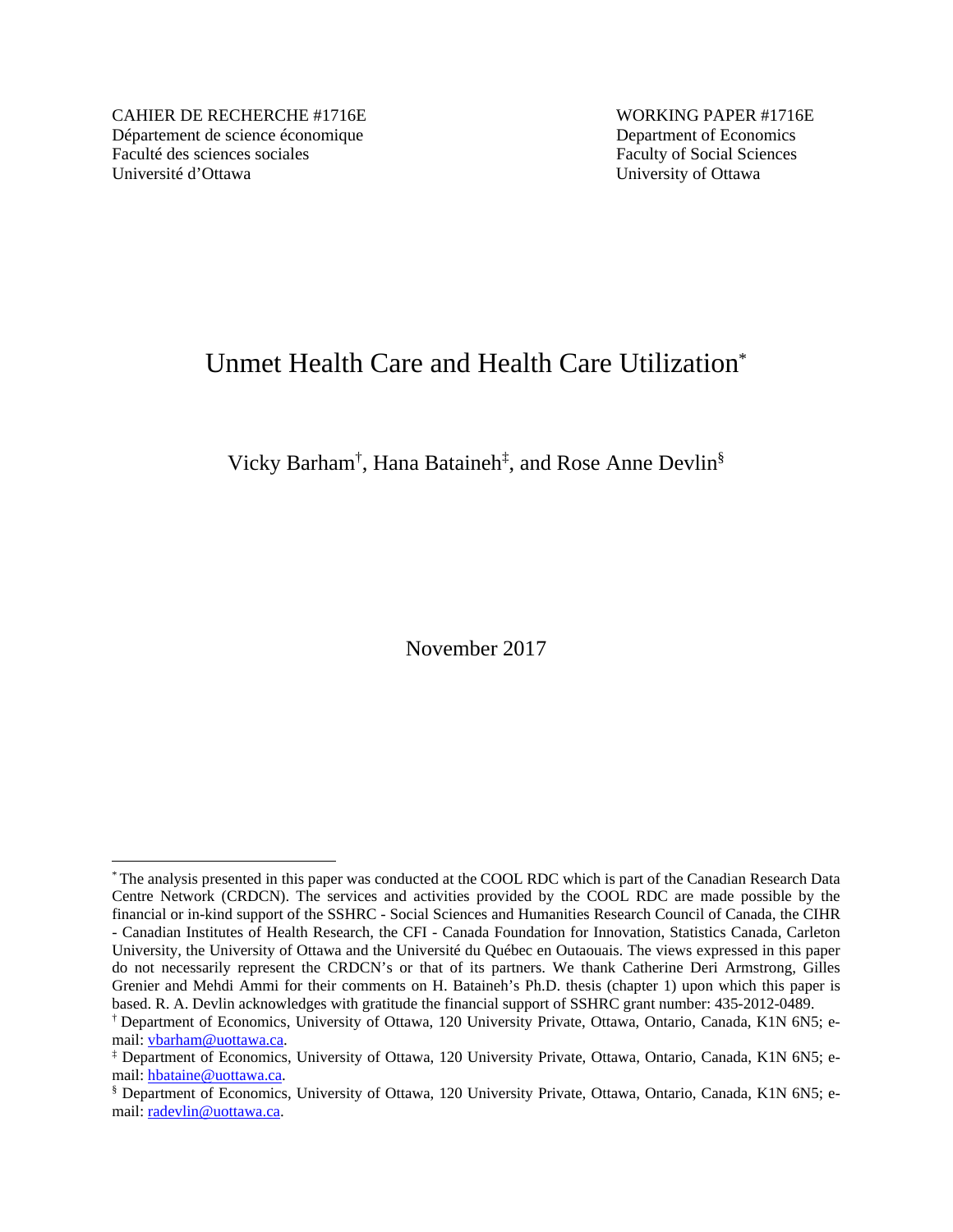#### *Abstract*

*Objective: To examine the causal effect of health care utilization on unmet health care needs.* 

*Methods: An instrumental variables approach deals with the endogeneity between the use of health care services and unmet health care. The presence of drug insurance and the number of physicians in each health region are used to identify the causal effect. The reasons for unmet health care needs are grouped into system and personal ones. We use four biennial confidential master files (2001-2010) of the Canadian Community Health Survey.* 

*Results: We find a clear and robustly negative relationship between health care use and unmet health care needs; a higher probability of unmet health care needs is attributable to a low use of health care services. One more visit to a medical doctor on average decreases the probability of having unmet health care needs by 0.028 points. If the unmet need is due to accessibility related reasons, this effect is 0.02 compared to only 0.015 point for personal related reasons.* 

*Conclusion: Health care use reduces the likelihood of reporting unmet health care. That the link between health care utilization and unmet health care needs is stronger for accessibility related reasons than for personal reasons, suggests that policies like increasing the coverage of public drug insurance, and increasing the number of physicians can reduce the likelihood of unmet health care.* 

**Key words:** *Unmet health care needs; Health care utilization; Instrumental Variables (IV); Canada.*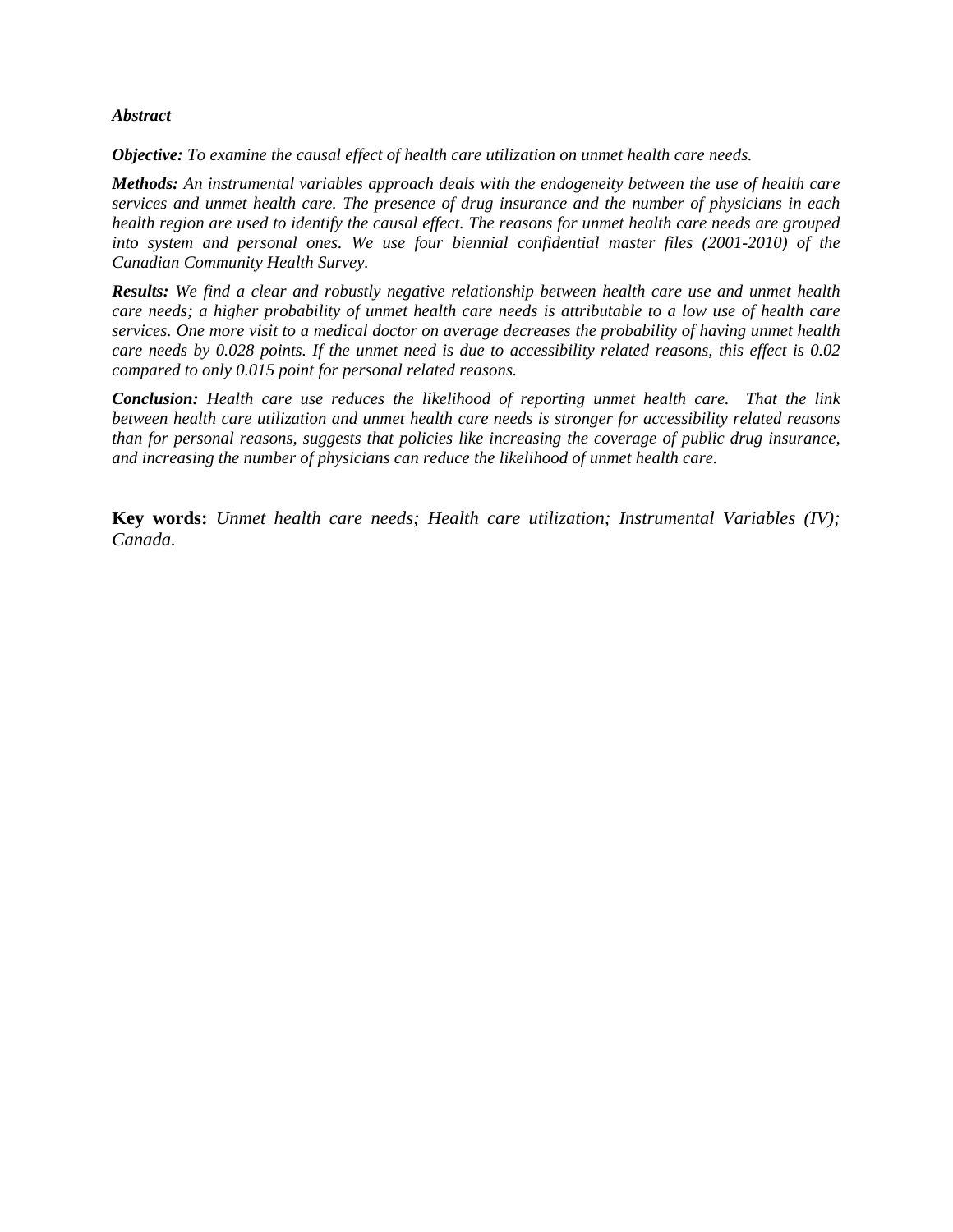## **1. Introduction**

 Reported self-perceived unmet health care (UHC) is commonly used by researchers as an indicator of a range of difficulties that people face in accessing health care services (OECD, 2011). While it may represent a failure by the health care system to properly meet a person's health care needs, some amount of unmet health care is expected in a publicly-funded health care system when resources are efficiently distributed.

 There is a widely-shared public perception that unmet health care need in Canada is 'too high' and that the distribution of unmet needs is socioeconomically skewed. Some population groups are reporting an increased likelihood of having an unmet health care need, including females, people in poor health, people with lower income, and those with chronic conditions (Chen et al., 2002; Law et al., 2005; Wu et al., 2005; Guend and Tesseron, 2009; Sibley and Glazier, 2009). Somewhat surprisingly, the data reveal that individuals reporting high UHC are also higher users of the health care system when compared to those with no UHC. Much of the literature finds that people who have more frequent visits with a GP, specialist or physiotherapist have an increased odds of reporting unmet health care needs, even after adjusting for health status and demographics (Chen et al., 2002; Kasman and Badley, 2004; Nelson and Park 2006). Previous mental health service users were more likely to report unmet mental health care needs as a result of acceptability or accessibility problems (Nelson and Park, 2006). Several other studies include UHC as a determinant of health care utilization and show that UHC is associated with higher utilization than expected based on health status and personal characteristics **(**Zuckerman and Shen, 2004; Allin et al., 2008; Allin and Masseria, 2009; Allin et al., 2010; Mojtabai and Crum, 2013).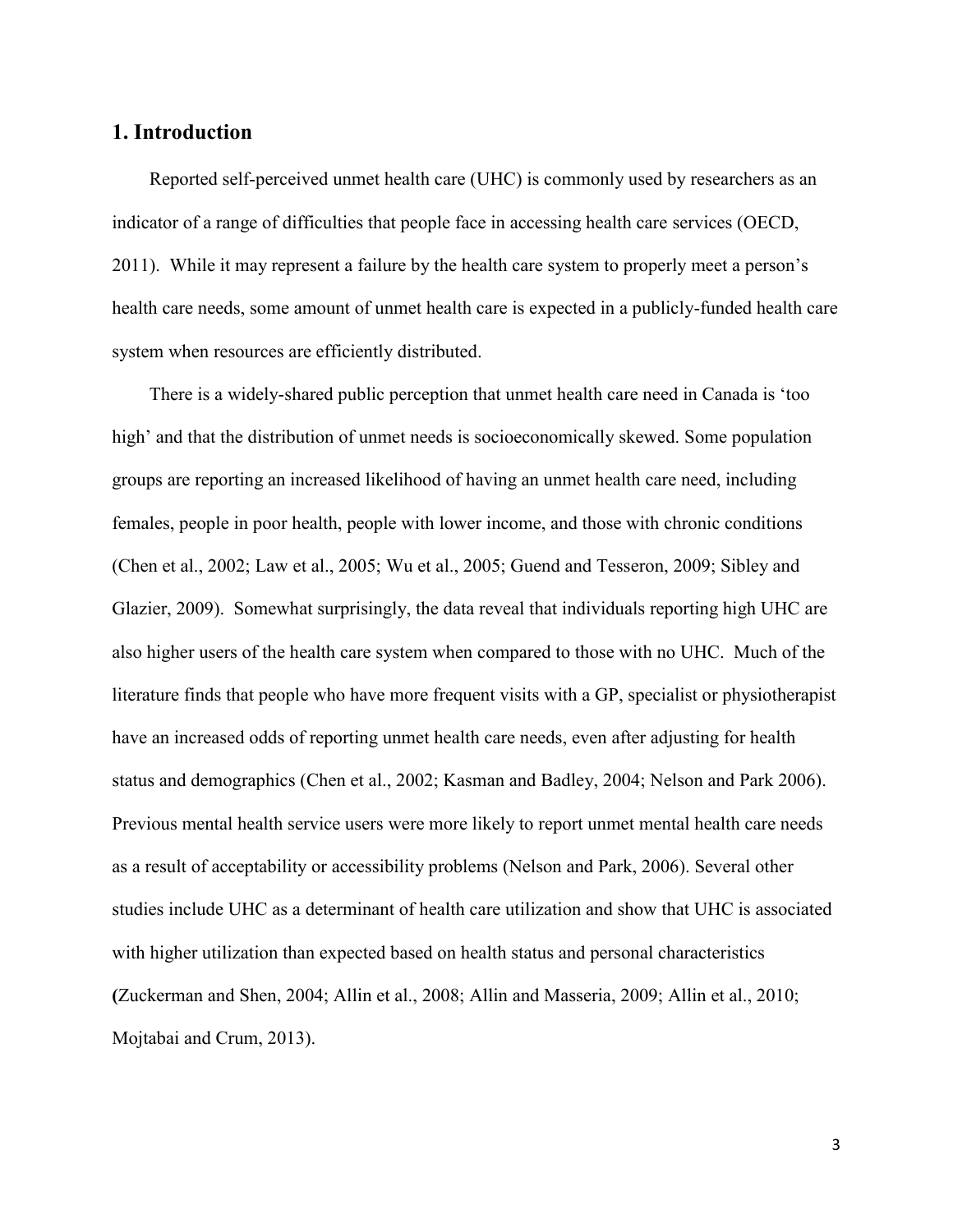Allin et al. (2008; 2010) provide a rich analysis of the factors underlying subjective unmet health care needs. They suggest that subjective UHC may reflect both the individual's experience with the health care system and the complexity of their health problem. Among other things, they assess whether subjective UHC is a signal of socioeconomic inequality and conclude that it does not signal income-related inequality in health care utilization. In another study, Zuckerman and Shen (2004) found that people with UHC needs were more frequent users of hospital emergency services. They were also found to be higher users of alcohol and drug treatment services (Mojtabai and Crum, 2013). Allin and Masseria (2009) report a positive association between forgone health care (an indicator of UHC) and the use of health care services (i.e., *ex post* higher HCU) in Europe. No relation between forgone health care and the number of physician's visits was detected in a Swedish descriptive analysis (Elofsson et al., 1998).

The factors influencing the use of services may be the same as those influencing unmet needs, leading to biased estimates of its impact on unmet health care needs and thwarting our ability to make a causal inference. We deal with this endogeneity problem by identifying the impact of health care use on unmet health care needs with two instruments: the presence of prescription drug insurance and the number of physicians per 100,000 inhabitants in an individual's area of residence. To reduce further problems that may be associated with omitted variables, we include a much richer set of determinants than is typically found in the literature.

In contrast to most existing studies that report a positive correlation between health care utilization and the probability of having unmet health care, we find it to be robustly negative once account is taken of endogeneity: individuals who are low-users of the system are more likely to have unmet health care needs when compared to their high-user counterparts. We also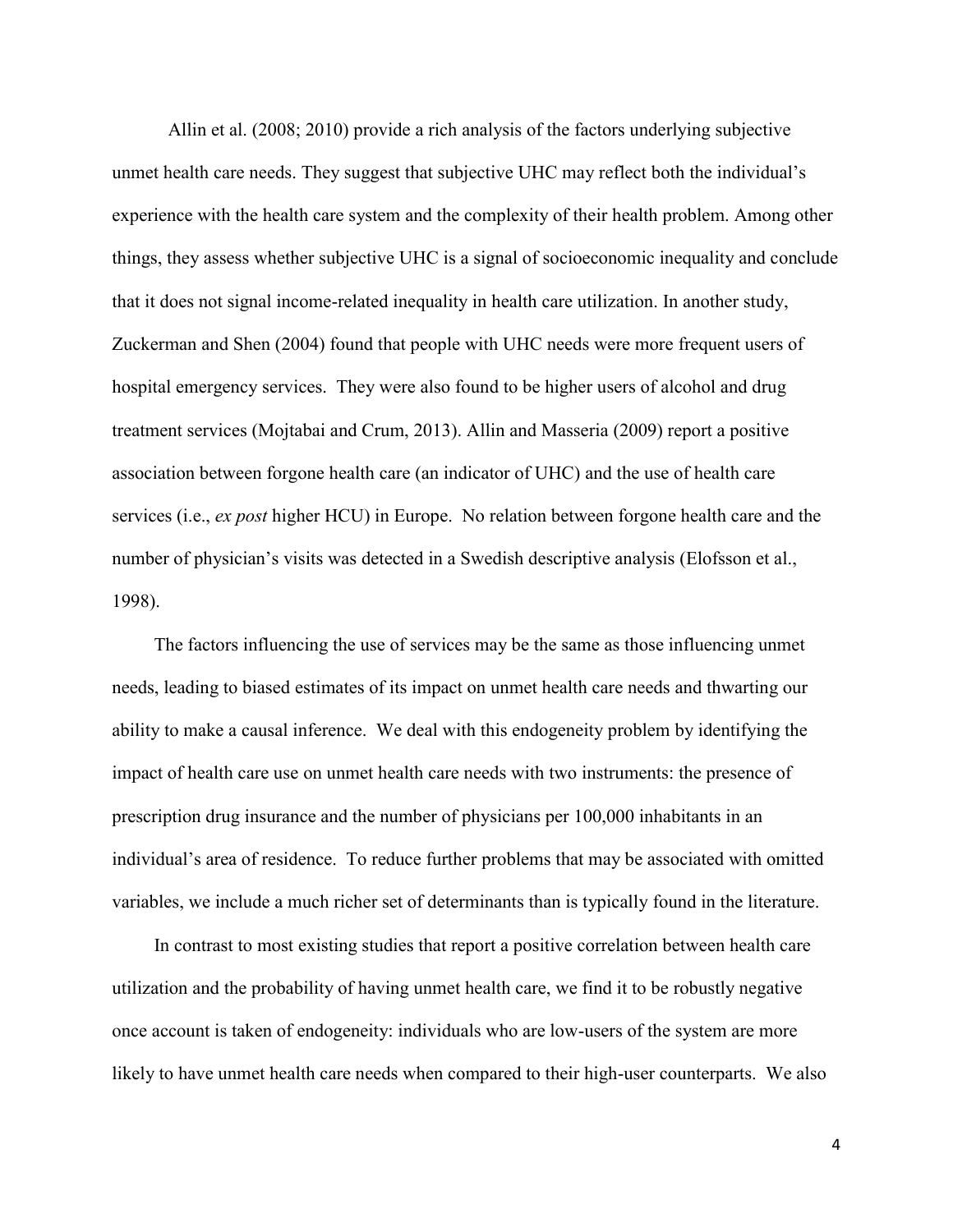find that the impact of HCU on unmet needs is larger for people who report that these needs arise for system (e.g., accessibility) reasons rather than for personal ones. This result suggests some potential policy avenues.

#### **2. Methodology**

When estimating a model with a dichotomous outcome variable and instruments, an IV probit approach comes immediately to mind. But this approach renders ascertaining the acceptability of instruments difficult. A common practice is to estimate a linear probability model (LPM) and verify that it yields estimates comparable with those arising from the probit. In this case, one can then rely on the IV LPM estimates. Furthermore, the use of the two-stage (IVLPM) procedure allows us to test the appropriateness of the instruments used. The IV approach is modeled as two stages:

$$
HCU_i = \beta_0 + \beta_1 Z_i + \beta_2 X_i + \mu_i \tag{1}
$$

$$
UHC_i = \alpha_0 + \alpha_1 \widehat{HCU}_i + \alpha_2 X_i + \varepsilon_i \tag{2}
$$

Equation (1) is estimated in the first stage.  $HCU_i$  is an indicator for the health care utilization over the past 12 months;  $Z_i$  is a vector of exogenous instruments;  $X_i$  is a vector of demographic, socioeconomic, health status, chronic condition and lifestyle indicators, and  $\widehat{HCU}_t$  represents the fitted values of  $HCU_i$  which are then used in the second stage (2). Two instruments are employed: the presence of drug insurance and the number of physicians per 100,000 in each health region. Identification relies on these instruments being highly correlated with health care utilization but not correlated with the error term in the  $UHC$  equation  $(UHC<sub>i</sub>)$  is a dichotomous indicator equal to 1 if individual i reports UHC needs and 0 otherwise) (Wooldridge, 2010). It is hard to test directly this latter exclusion restriction, but evidence available elsewhere finds that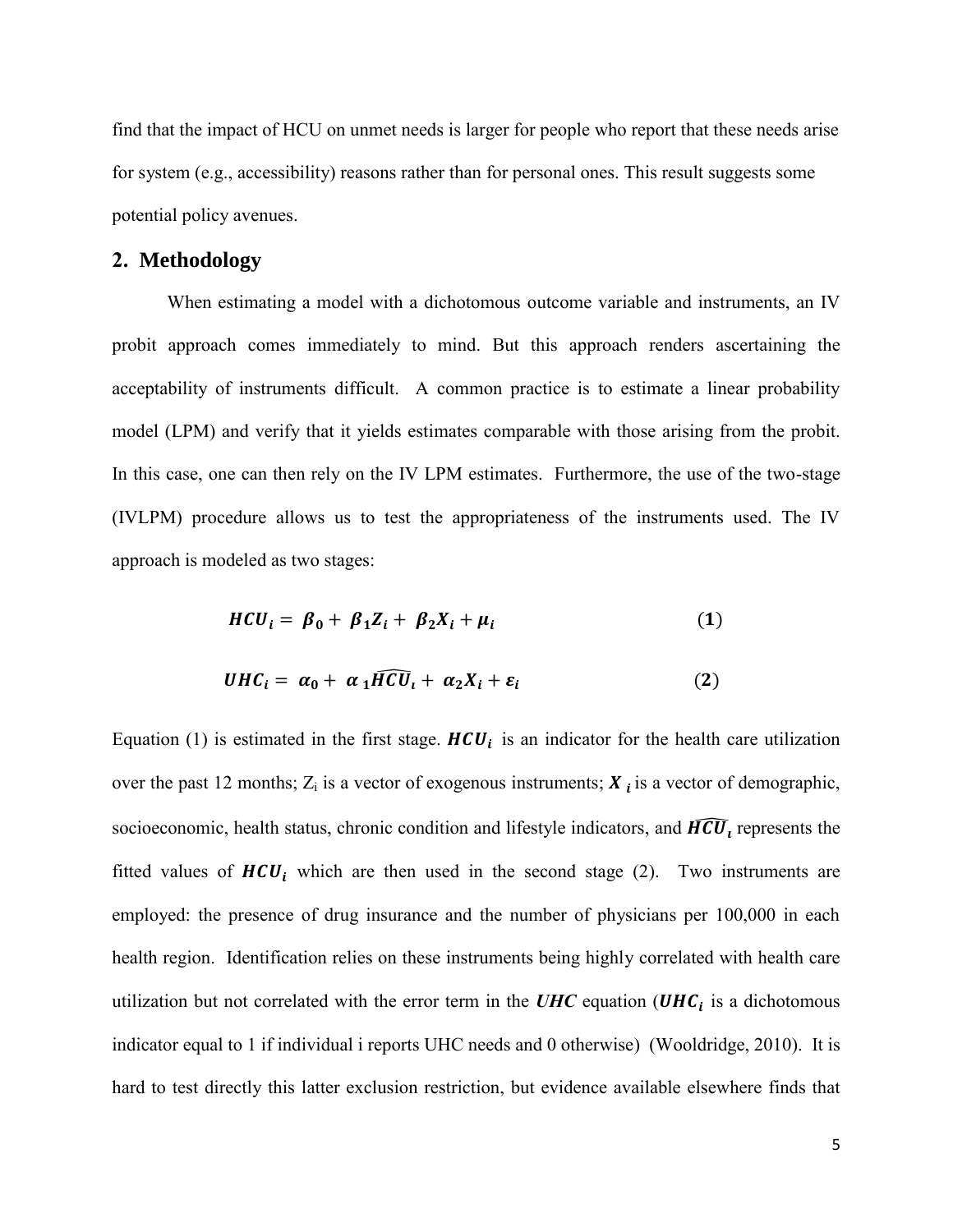prescription drug insurance and physician density affect health care utilization (and UHC therefrom, as discussed below). We test for the orthogonality between the instruments and the second stage using the Hansen *J* test for over-identification. Conditional on the validity of the instruments used, we reject the hypothesis of no correlation between health care utilization and the error term, and conclude that there is an endogeneity problem.

The linear IV method may not produce consistent estimates with a dichotomous dependent variable (Wooldridge, 2010). Thus, as a robustness test we also employ a Control Function (CF) approach and compare the results to those obtained from the conventional twostage (IVLPM). The CF approach entails estimating equation (2) by ordinary least squares and obtaining the estimated residuals  $\hat{\mu}_i$  and then including them in the probit model of equation (1).

To study the relationship between health care utilization and UHC needs, we use three different indicators of health care use in the last 12 months as independent variables: the number of visits in the last 12 months to a family doctor, the number of visits to a specialist and visits to any medical doctor. The model is also estimated for several subgroups, including: urban and rural residents; individuals with a household income below \$40,000 and those with greater than \$40,000.

We are also able to divide the reasons for UHC needs into two categories: those due to system problems and those arising from personal choice (based on the categorizations developed by Chen et al. (2002); Allin et al. (2008)). This allows us to examine "systematic" reasons, such as; health care accessibility barriers, from "personal" reasons that are related to circumstances and choices unrelated to the health care system.

Numerous studies have linked prescription drug insurance to health care use: some focus on regimes with predominantly private health insurance (Christensen et al., 1987; Finkelstein,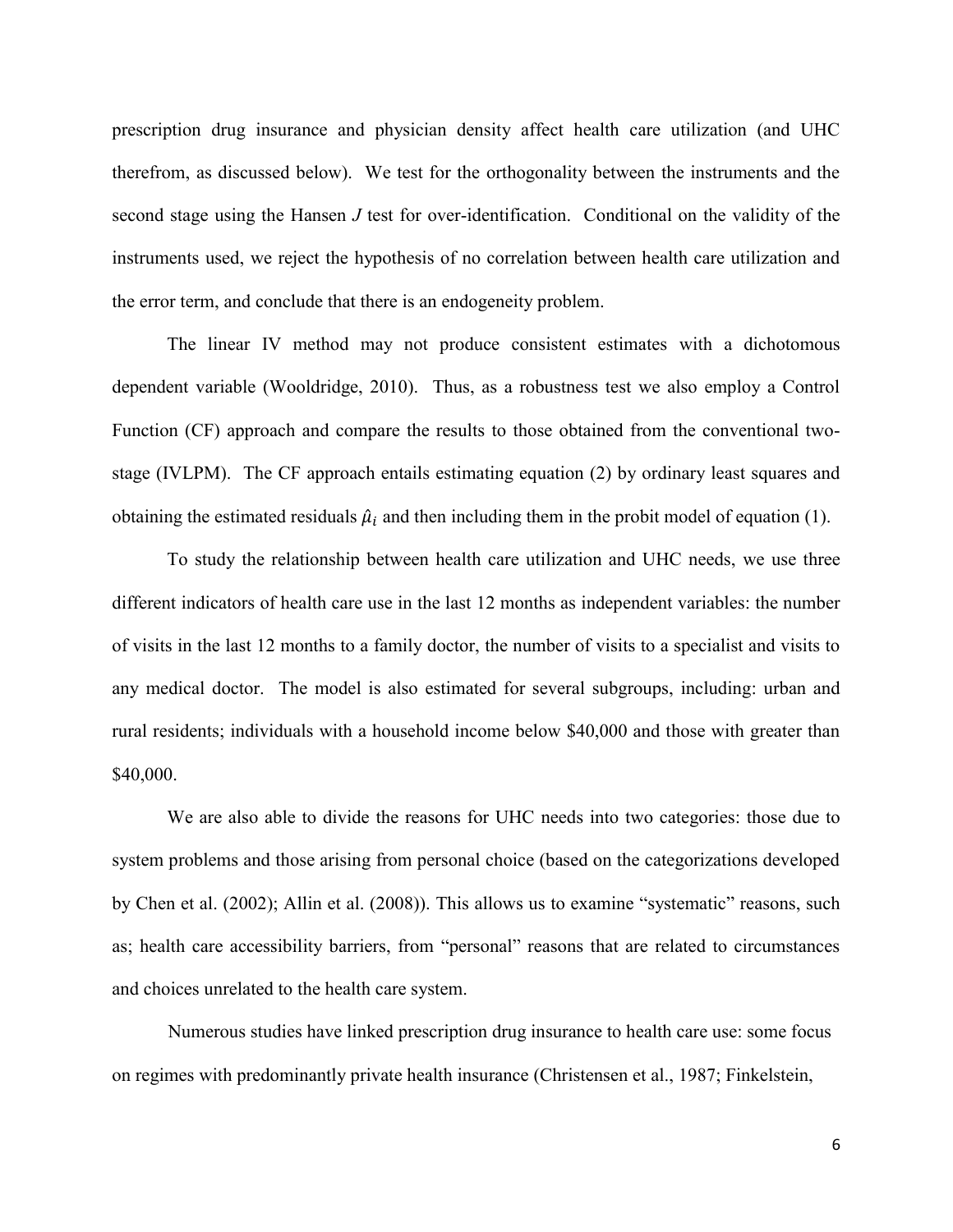2004; Pagan and Pauly, 2006); others on those with little public insurance (Buchmueller et al., 2004; Höfter, 2006); and some studies look at fully-public primary health insurance (Sarma et. al., 2007; Allin et al., 2009; Allin and Hurley, 2009; Devlin et al., 2011). In a publicly funded primary health care regime with zero costs for a physician consultation, like in Canada, Devlin et al. (2011) found that the presence of drug insurance increased the likelihood of consulting a physician, an effect that was more pronounced for less heavy users of the health-care system. It seems reasonable that the presence of prescription drug insurance would affect health care utilization, but there is no reason to believe that it would otherwise have an impact on unmet health care.

In Canada, as elsewhere, there are three types of prescription drug insurance programs: employer-sponsored insurance; government-funded insurance (for targeted groups); and individual-initiated insurance. Employer-sponsored drug insurance covers most full-time employees and represents the highest percentage of drug insurance coverage in the dataset used here (about 65%). Government drug insurance targets specific groups such as seniors (65 years and above) and social assistance recipients (Daw and Amorgan, 2012). Individually-initiated (private or group) plans are privately purchased and run the gamut of ages. The problem of adverse selection in drug-insurance coverage in which those who need coverage are more likely to seek it, is much less acute in the Canadian context than in the US one. Universal primary-care coverage dampens adverse selection in employer-sponsored plans (Devlin et al., 2011), and seniors and social assistance recipients are covered by government insurance regardless of their health status. To reduce further the possibility of adverse selection, we control for health status and the presence of different chronic conditions that may affect drug insurance choices. The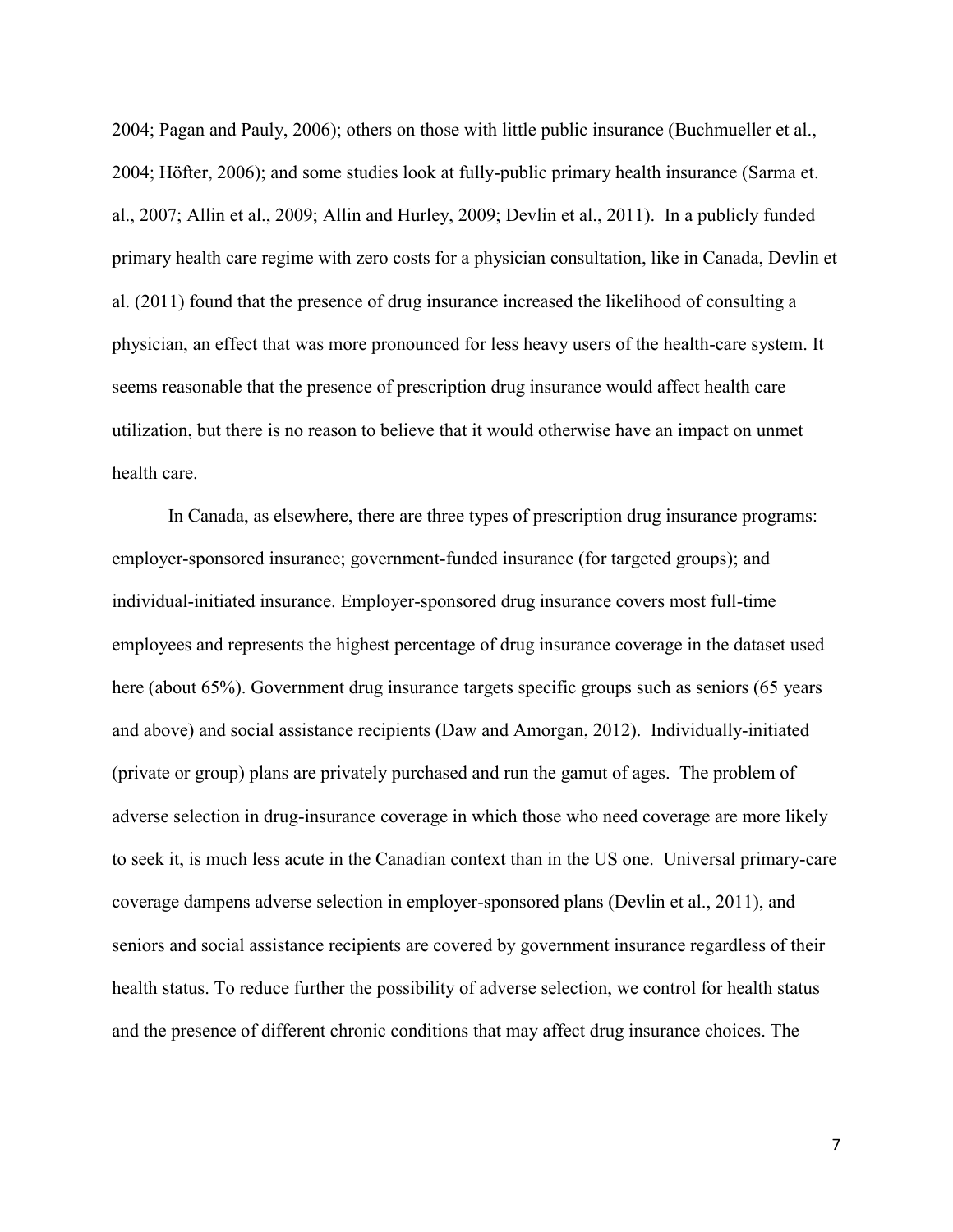presence of drug insurance lowers the costs associated with use of the health care system, thus directly affecting health care utilization.

We expect our second instrument, the number of physicians per 100,000 residents in the individual's health region which reflects the supply of physicians, to influence health-care use directly.<sup>2</sup> McDonald and Conde (2010) finds this variable to be positively associated with the number of GP visits by individuals. It may influence UHC through the rate of health care utilization as the number of physicians per 100,000 residents (by region) captures the mismatch between the spatial distribution of physicians across health regions and the spatial distribution of potential patients require their services.

We test for orthogonality between the instruments and the second stage (main regression) using the Hansen J test for over-identification (reported at the bottom of table 5). In all cases, we cannot reject the null hypothesis, meaning that at least one of our instruments is valid. We also test for the presence of endogeneity (again, reported at the bottom of table 5) and reject the hypothesis of no correlation between health care utilization and the error term, confirming that there is an endogeneity problem.

#### **3. Data, Variables and Descriptive Statistics**

 $\overline{\phantom{a}}$ 

 Four confidential master files (2001; 2003; 2005 and 2010) of Statistics Canada's Canadian Community Health Surveys (CCHS) are employed. These surveys are conducted every two years on a representative sample of Canadian residents, aged 12 and over, living in private dwellings in all provinces and territories (excluding people living on Crown lands, Canadian force bases, Indian reserves and institutions and some remote regions). The CCHS is ideally

 $^2$  In 2001, Alberta, Saskatchewan and British Colombia had no information about the number of GPs at the health region level; therefore, we used provincial-wide information for that year. After 2001, all provinces have health regions except for Canada's least populous province, Prince Edward Island for which we use the number of physicians per 100,000.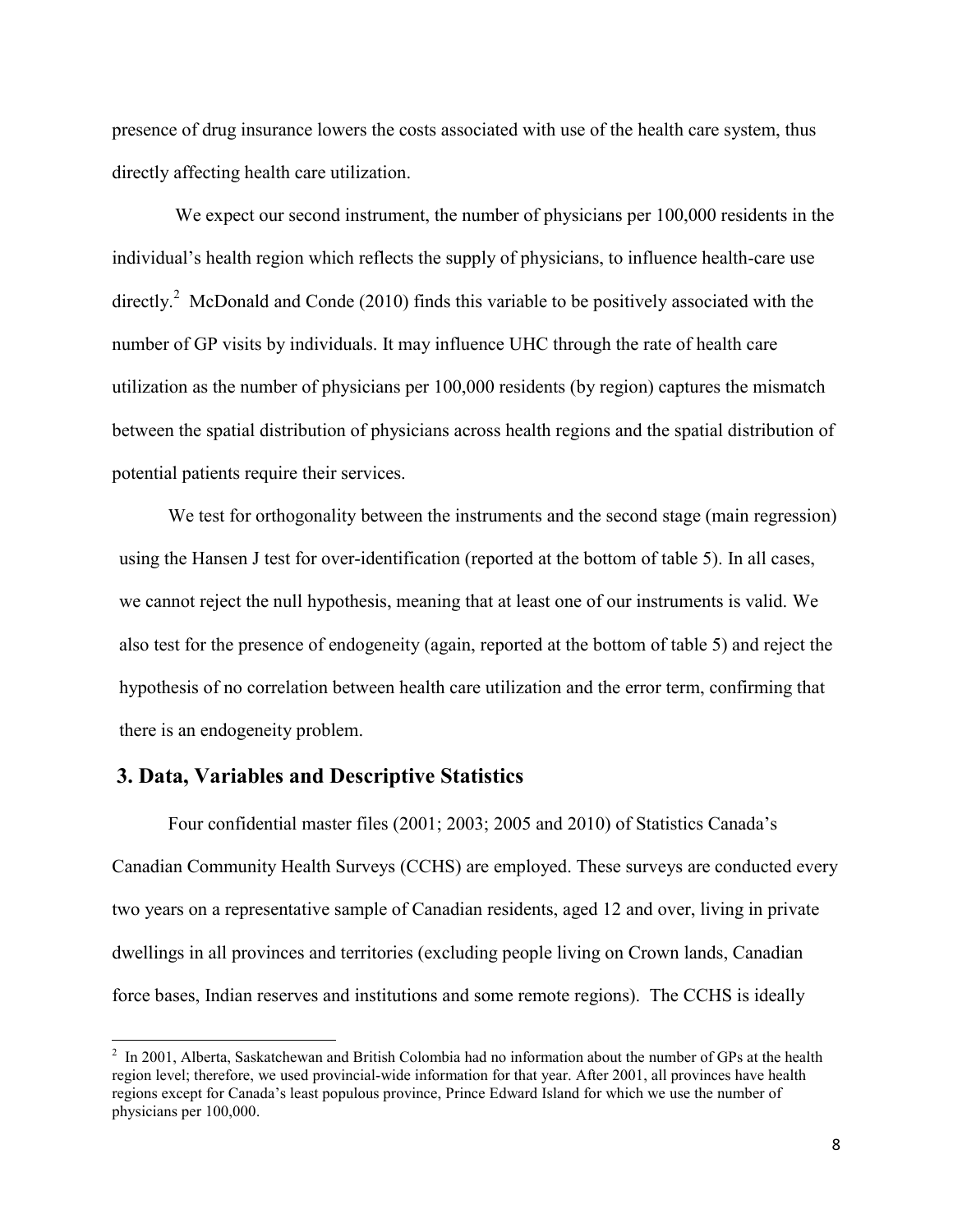suited for our research question as it includes information about the use of health care services, health status, chronic conditions and socioeconomic factors. The presence of unmet health care needs is measured by the response to the question: "during the past 12 months, was there ever a time when you felt you needed health care but you didn't receive it?". The respondents also provide different reasons for not receiving the care, which we group into those related to the system such as, unavailable services and waiting time, and those that are personal, like the dislike of the doctor.

 Pooling all four cycles of the CCHS together yields 453,891 observations; but several sample restrictions are necessary. We coded the missing information on socioeconomic variables like education and income by dummy variables to reduce their effect on the sample size. Because we are interested in UHC, we eliminate all individuals under the age of 18, reducing the sample by 44,068 observations. Once the sample excludes persons with missing information on UHC and health care utilization (reducing the sample by 2,370 observations) as well missing information on the instruments (a further reduction of 14,122 observations), and missing information on other control variables (loosing 11,120) on the usable sample for my analysis becomes 382,211. Table 1 defines the variables used in the analyses.

Unfortunately, information on drug insurance is not available for all cycles of the CCHS: it is contained in the CCHS 2003 sample and for residents of Ontario in 2005. To overcome this problem, we construct a proxy variable for the presence of drug insurance and then test to see how the proxy holds up against the actual data. Drug insurance is deemed to be present if the individual is: a senior (65 and over), is a recipients of social assistance or employed full time.<sup>3</sup>

 $\overline{\phantom{a}}$ 

<sup>3.</sup> Social assistance recipients are eligible for the public drug insurance across all provinces in Canada; there are some interprovincial differences in the eligibility for this coverage for seniors. In four provinces, seniors are eligible for coverage only if they belong to low income groups (Daw and Amorgann, 2012). We first create the proxy variable using only the provinces that offer seniors public coverage and then compare these results to those that arise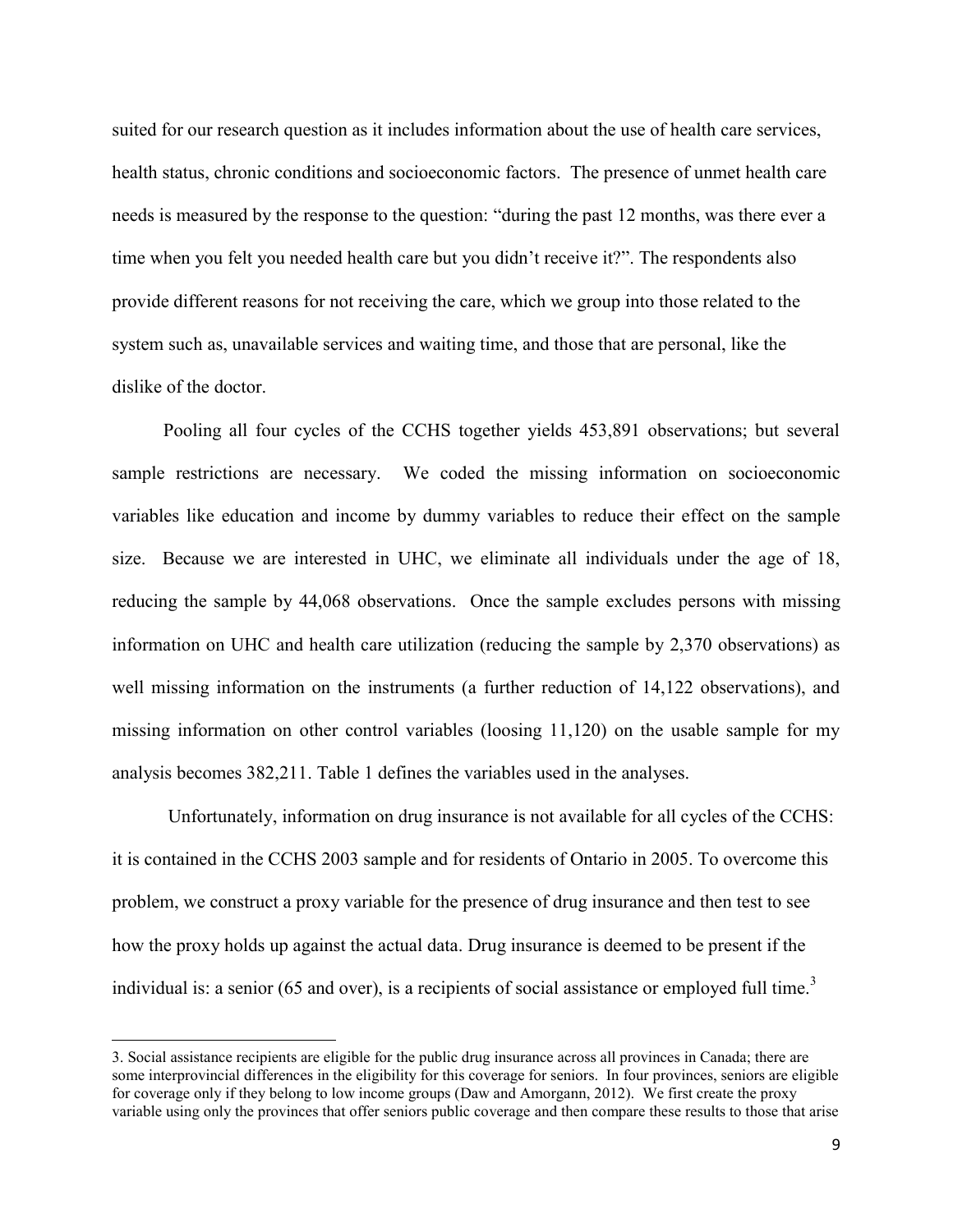For this proxy variable to be useful it has to be highly related with those who actually have drug insurance – and indeed it is. Table 2 provides some sub-sample means for the CCHS 2003 and 2005 (Ontario) surveys (n=143,979) in which the question about source of prescription drug insurance was asked. The first two columns of table 2 describe some characteristics of the average respondent who reported having drug insurance (n=111,073) and not having insurance (32,906); the second two columns presents the same information but this time we use our proxy measure of the presence of insurance (103,123 and 40,856).

We note that the proxy measure is picking up 7% fewer observations when compared to the actual holders of insurance. The average characteristics of the actual holders of insurance and those of the proxy variable are reasonably comparable, with a few exceptions. For instance, fewer females have insurance in the proxy group (47% versus 51%), and fewer individuals are married in the proxy group (56% versus 59%). One way to ascertain if the proxy indicator of drug insurance performs similarly to the actual data, is to estimate the model (described by equations (2) and (3)) with the restricted sample (2003 and 2005-Ontario) using both measures of the presence of drug insurance as instrument. Table 3 presents these results when medical doctor visits are the measure of health care utilization for brevity, although we ran regressions for all three measures of HCU separately. The estimated coefficient for medical doctor visits is similar whether the IV procedure uses actual data on drug insurance (-0.032) or our proxy variable (-0.037). The difference in these estimates may arise because the proxy understates the presence of prescription drug insurance in the sample.

 $\overline{\phantom{a}}$ 

when we include the seniors from all ten provinces in the proxy variable. The results are very similar; hence we include seniors from all provinces in the proxy, and control for provincial jurisdiction to take account of differences between provinces.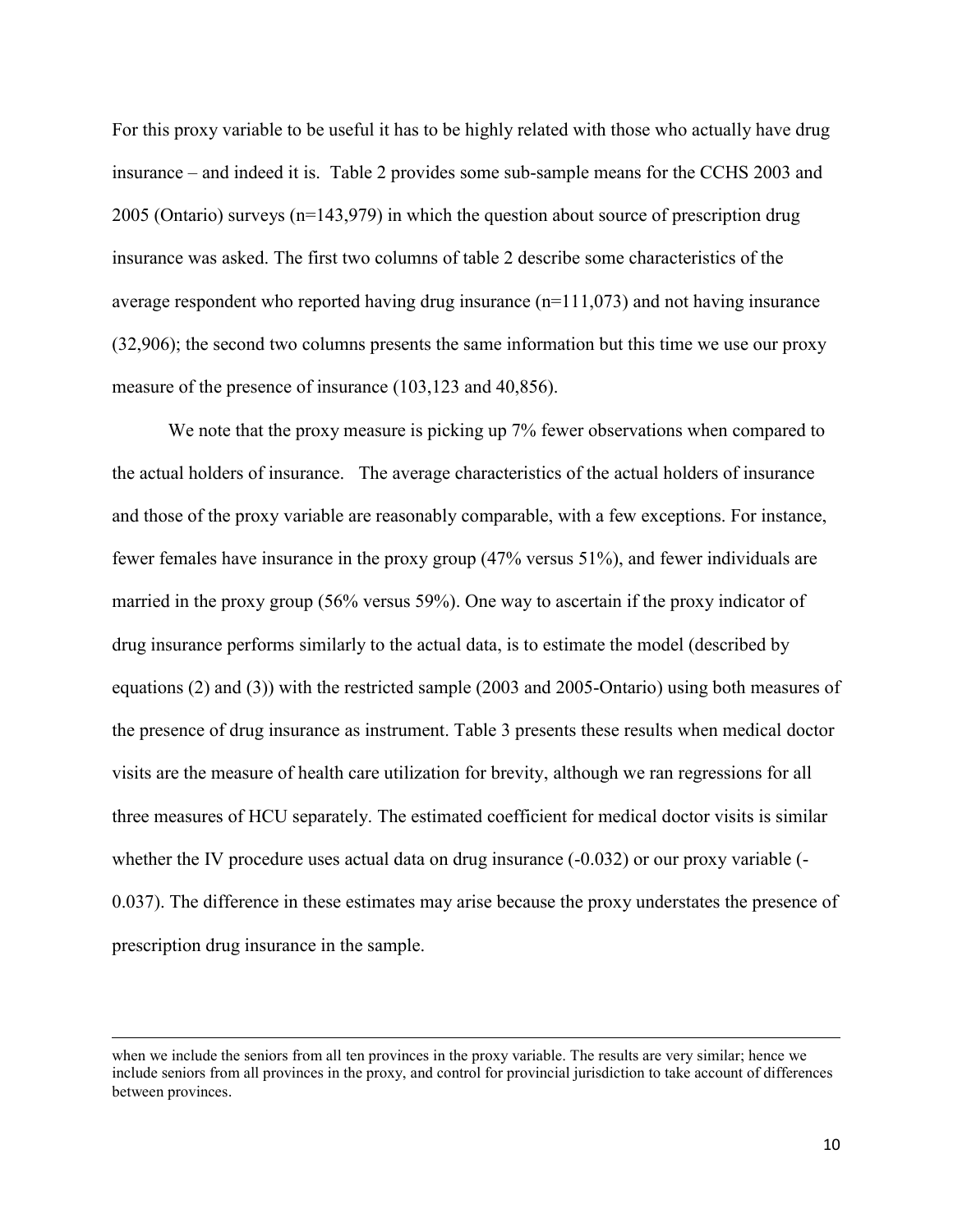In addition to indicators of health care utilization, socio-demographic characteristics, health status, and chronic conditions are included to help explain the presence of unmet health care. The possibility of omitted variable bias is reduced by controlling for several other potential determinants of unmet-health care needs: lifestyle indicators (smoking and drinking); the complexity of health problems (whether the individual experiences a health problem that affects his or her life most of the time); individual expectations and preferences (partially captured by whether the individual is a recent or long-term immigrant, as well as the level of education); provincial and year fixed effects capture geographic variations and changes in UHC over the 10 years.

 To ensure that each survey year is accorded the same overall weight in the regression, we use normalized CCHS weights, where the sum of the weights in each cycle is unity (e.g., Brochu, Deri and Morin, 2012). As a robustness check, we re-estimated all the regressions using the Statistics Canada master weights for each cycle – this did not make any significant difference.

Table 4 presents the means of the variables used for the full sample (n=382,211), and for those who report UHC=1 ( $n=46,603$ ) and UHC=0 ( $n=335,608$ ). We see from these simple averages that females are more likely to report UHC than males; individuals with UHC are younger on average than individuals with no UHC; married people are less likely to report UHC than not, and so too are immigrants. There is a little higher risk of UHC among lower income groups compared to higher income ones; but the higher educated are more likely to report UHC than not. People in poor to fair health are twice as likely to report UHC as not (21.6% vs. 10.5%); for the most part, individuals with heart problems, arthritis, cancer, stroke or injury are more likely to report UHC; there is not much difference between those who report and do not report UHC for respondents with diabetes.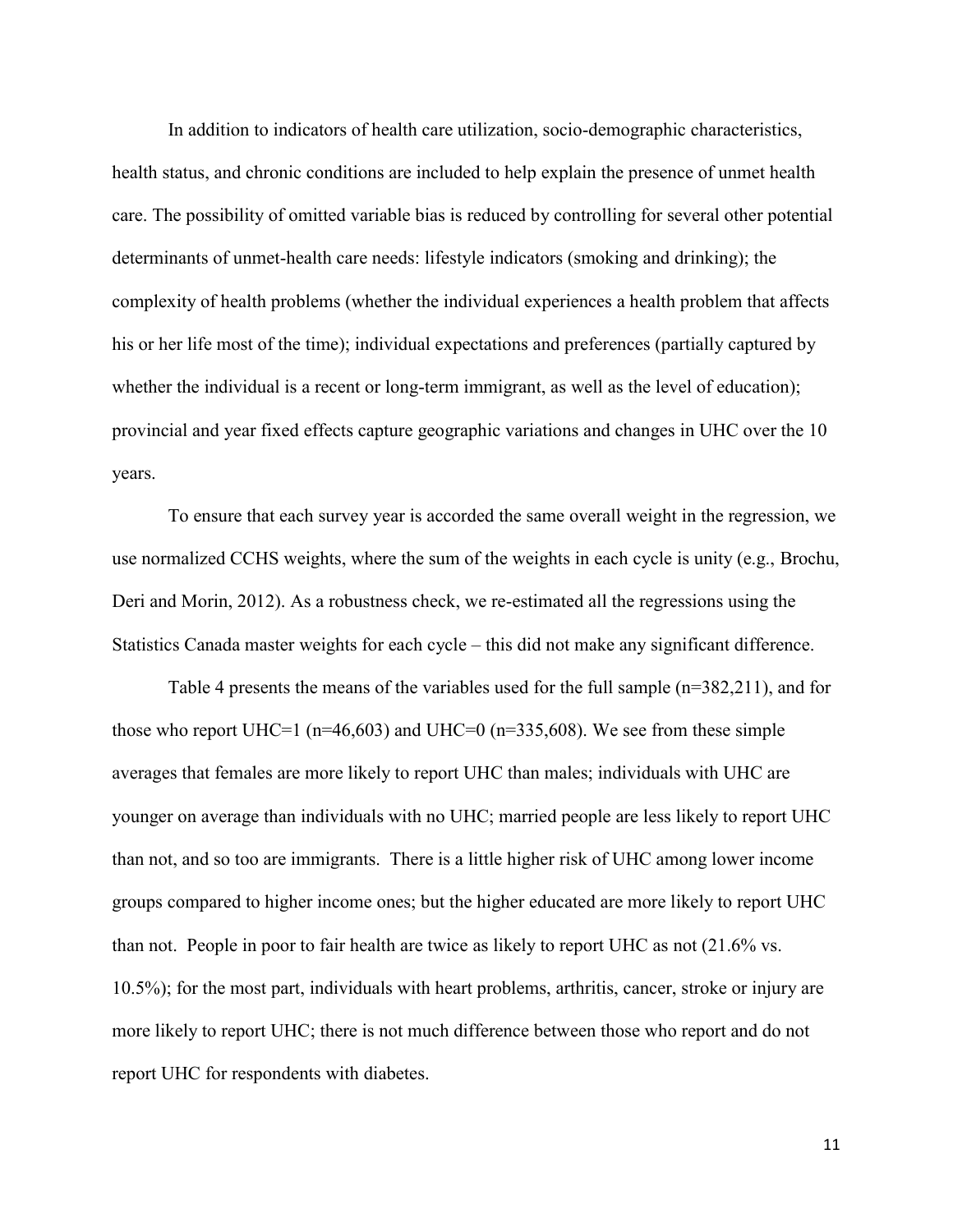The descriptive statistics in table 4 reveal higher health care utilization among individuals who report UHC compared to those with no UHC: they have on average more visits to their family, specialist and any medical doctors, and they are more likely to have at least one consultation with doctors. Smoking appears to be associated with a higher likelihood of reporting UHC; those who never consume alcohol are slightly less likely to have UHC.

## **5. Results and Discussion**

We begin by not controlling for endogeneity. Three regressions with three different measures of HCU were estimated. This exercise was instructive: the estimated coefficient on HCU was always **positive** and statistically significant, corroborating much of the published work to date that finds health-care utilization to be positively correlated with the presence of unmet health care needs. For space reasons, we present only one specification of this model – the one which uses the number of visits to a medical doctor (family plus specialist) over the past year as the HCU indicator. These results are found in table 5, column (1) and suggest that an additional visit to a medical doctor is associated with an **increase** in the likelihood of having unmet health care of 0.003 points.

Once we control for endogeneity – again using three indicators of health-care use – and even after parsing the sample in a number of ways, the estimated coefficient on HCU is always **negative**: without exception, use of health care services leads to a reduction in the likelihood of reporting UHC, *ceteris paribus*. Column (2) of table 5 contains the IVLPM for the same specification as in the first column. This is followed by the results when the data set is divided into those who specify "system" reasons for their UHC (column (3)), and those who cite "personal" ones (column (4)). Columns (5) and (6) report the IVLPM results for females and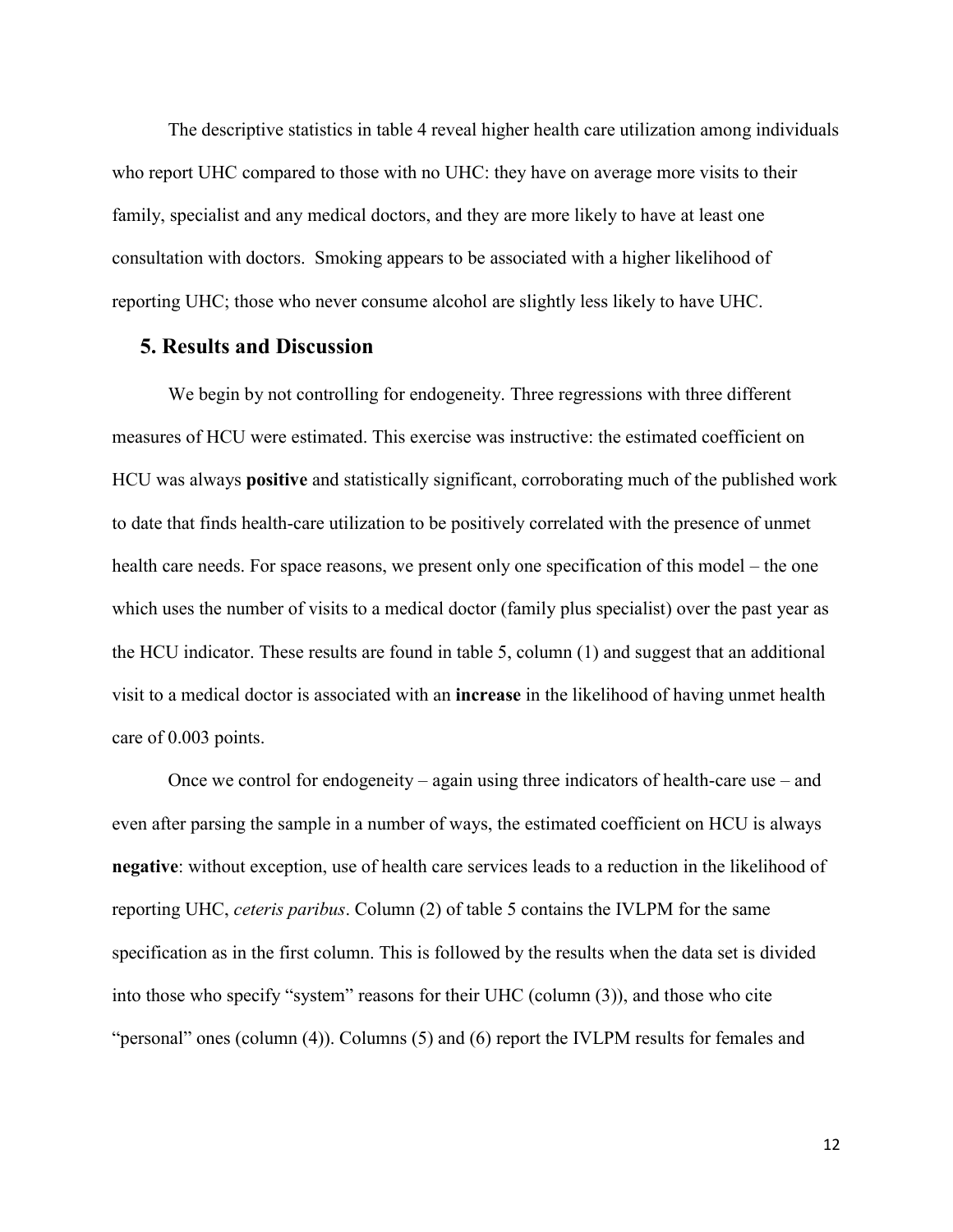males separately. The final column presents the marginal effects from the Control Function approach to estimating the basic model (again, comparable to column (2)).

Across the board, we find that one more medical doctor visit decreases the likelihood of experiencing unmet health care needs of between 0.015 and 0.041 points depending on group analyzed (table 5). To put these numbers in perspective, recall that the estimated coefficient on the constant term provides the estimated probability of, in our case, reporting unmet health care for the base group. To this number, we need to add in the effect from the age of the individual. Suppose we have an individual of average age (46) this would add another 0.001\*46 or 0.046 to the constant: from our main results in column (2) the estimated probability for our average aged individual is thus 0.451, for the system reasons group it is 0.355 and so on. These are reported after the constant term and help to provide a better context for the point changes associated with the variables in our analyses. For instance, an additional one medical doctor visit decreases the estimated probability of reporting UHC by 0.028 which represents a reduction of 0.028/0.451 or  $6.2\%$ .

Irrespective of which measure of HCU is employed, when we separate the sample into those who report "system" reasons for the UHC, and those who report "personal" ones, we find a much larger impact of health-care utilization on unmet health care needs for the system group relative to the personal group. For instance, columns (3) and (4) of table 5 reveal that one extra visit to a medical doctor leads to a 0.02 point decrease in the probability of having UHC due to system reasons and a 0.015 decrease due to personal reasons. The fact that UHC seems to be more responsible to the presence of systemic barriers to health-care utilization bodes well for public policy solutions to this problem.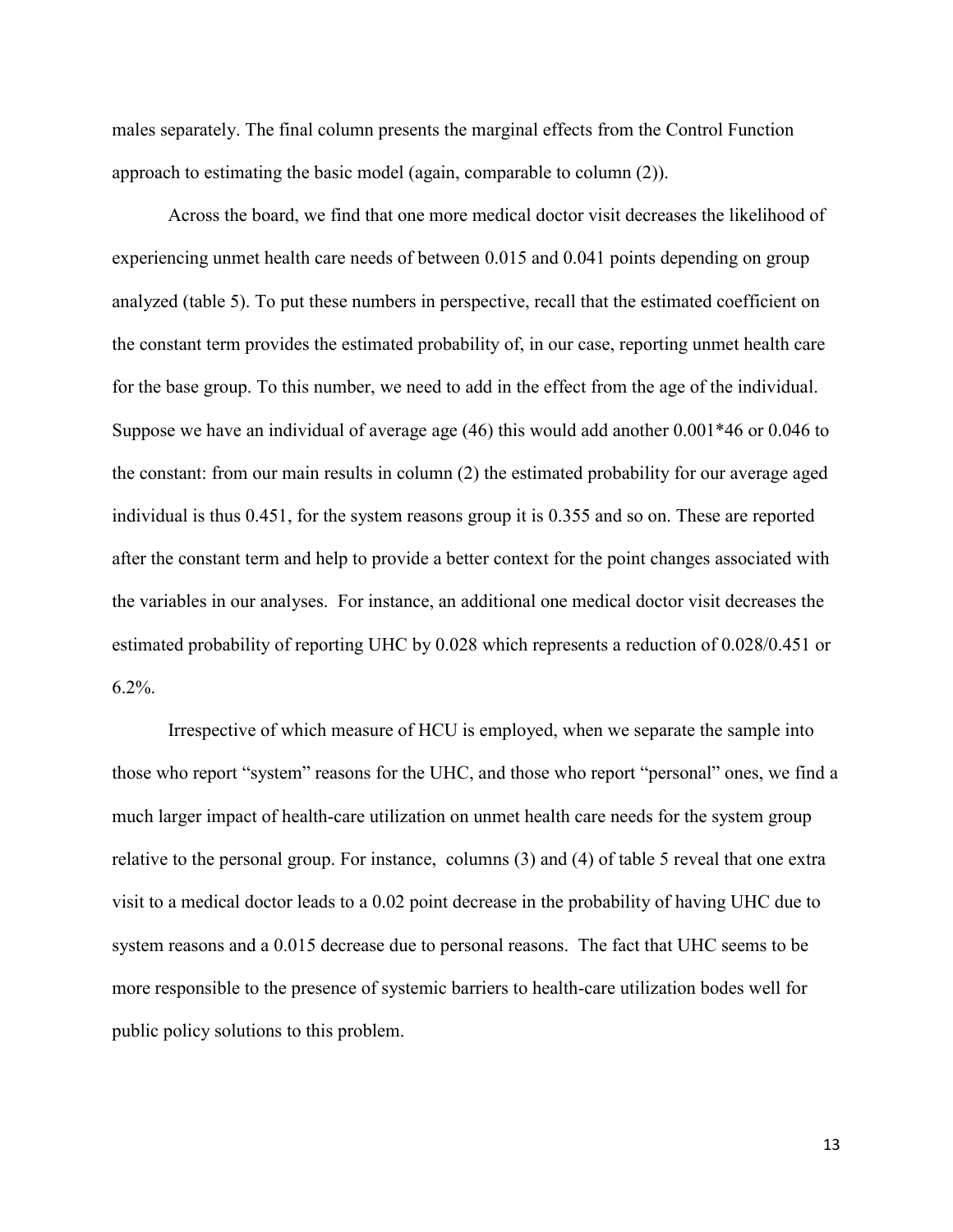Although the focus of this paper is the link between health care use and unmet health care, a number of other factors influence unmet health care needs. From table 5, we see that the sex of the respondent matters: one extra visit to a medical doctor leads to a 0.041 point decrease in the probability of reporting UHC for females, and a much smaller 0.017 decrease for males. One possible explanation is that, since women often have the responsibility for accessing primary care for themselves and for their children, women may actually see their physicians more often and may profit from consultations for their children to discuss their own health problems as well.

 When we employ the control function technique rather than the IVLPM, the results are similar to those reported in the other columns. Health care use has a negative impact on UHC, and one more visit to the family doctor reduces the likelihood of reporting UHC by 0.027 points as opposed to 0.028 in the IV LPM model with the identical specification.

Earlier studies found a higher prevalence of UHC for individuals living in urban areas than rural areas (e.g., McDonald and Conde, 2010). We parsed the data into urban and rural residents and found that an extra visit to a medical doctor decreases the probability of UHC by 0.026 points for urban residents and 0.04 points for rural residents, as reported in table 6. We separated the data into those living in households with an income of \$40,000 or less, and those with an income above \$40,000. We found a much larger a negative link between health care utilization and reported UHC for households below \$40,000, compared to the richer group: one more visit to a medical doctor decreases the probability of UHC for the poor group of 0.05 points and 0.024 for the richer one.

 Many other variables are associated with reporting UHC. Focusing on the basic specification of column (2), we see that, *ceteris paribus*, females have a large, 0.069 point higher probability of reporting UHC when compared to males. Urban residents have a 0.015 point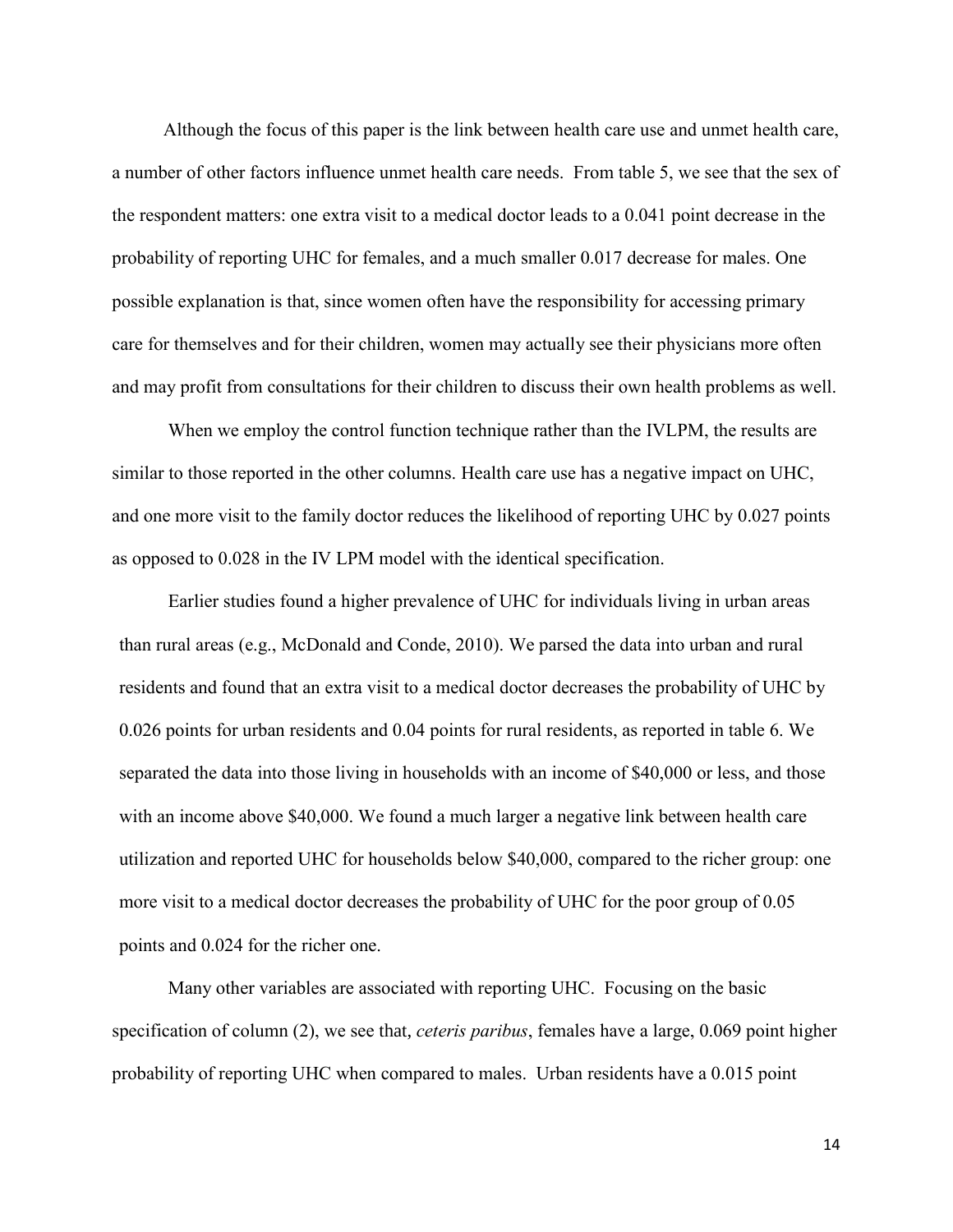higher probability of UHC than rural ones. The results above are largely consistent with most of the studies on UHC (Kasman and Badley, 2004; Nelson and Park, 2006; Sibley and Glazier, 2009; Marshall, 2011) which found a high prevalence of UHC among females, and individuals living in urban areas, but our findings about urban residents contrast with those of Chou et al. (2002), and McDonald and Conde (2010).

We include age squared to account for non-linearities, the squared term dampens slightly the positive effect of age on UHC. While married individuals are a bit more likely (0.006) to experience UHC relative to singles, those in a common law relationship have a much higher likelihood (0.02) of experiencing UHC relative to singles. For married people, this effect is entirely driven by those who report unmet needs because of system problems, whereas common law people report both types of reasons. The findings in other studies with respect to marital status are mixed: insignificant in explaining overall UHC according to Nelson and Park (2006) and Bryant et al., (2009); but positively linked to being married according to Nelson and Park (2006).

 Income is an important determinant of UHC. People with low income are more likely to report UHC than people in higher income groups: for instance, *ceteris paribus*, people with household income \$20,000- \$40,000 thousand dollars have a 0.022 point lower probability of reporting UHC than people with an income of less than \$20,000. The probability of reporting UHC for people with an income of \$80,000 and above is further lowered by 0.04 points compared to people in the lowest income group. Individuals in wealthier households have the lowest risk of reporting unmet health care needs. This relationship is also found in Kasman and Badley (2004), Sibley and Glazier (2009) and Marshall (2011), and highlights the importance of income and education in shaping health status (Spencer et al., 2004). Even when health care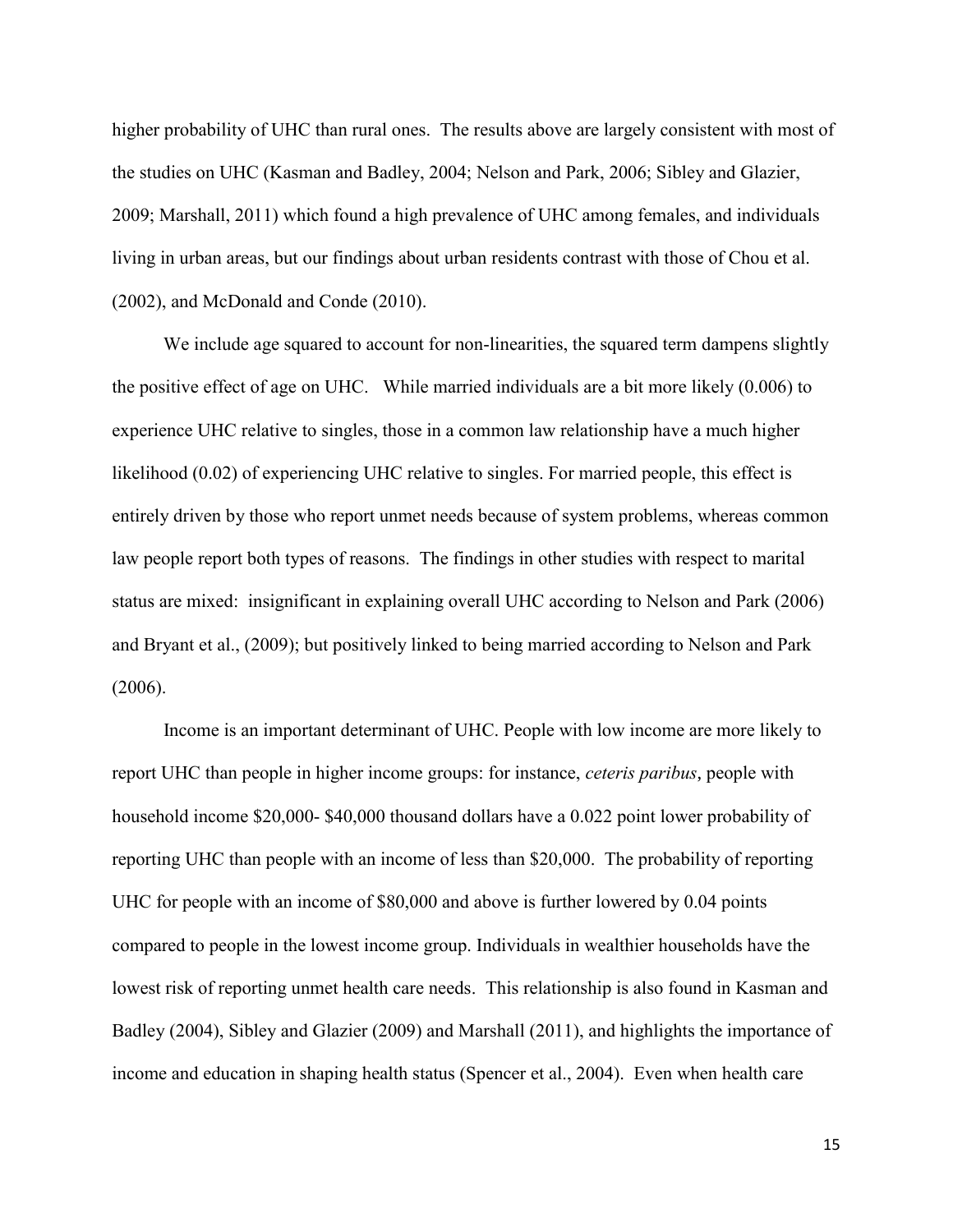services are publicly funded, there are several factors that can explain the lower prevalence of UHC among wealthy individuals. For instance, they may live in areas that have better access to health care services or they can afford the cost associated with the travel to visit their doctors.

 The level of education has a positive impact on UHC: compared to people with post– secondary education, the probability of UHC for individuals with less than secondary is lower by 0.051 points, while it is lower by 0.037 points for individuals with secondary education. These findings are consistent with those found elsewhere (Kasman and Badley, 2004; Sibley and Glazier, 2009; Marshall, 2011). The positive relation between the level of education and the probability of having UHC may also reflect their high expectations about the health care system

 We find that being self-employed or being a student is not significantly associated with the risk of UHC. Self-employed individuals may have a more flexible time when scheduling for an appointment to see his doctors. And health care is usually provided on campus for most universities in Canada, making access for students easy.

Household size has a negative impact of having the risk of UHC; living attached to more household members is associated with a decrease in the likelihood of having UHC. This result highlights the importance of the availability of tangible support in reducing the barriers to health care.

 There is a strong negative association between health status and the probability of UHC: people with excellent health are 0.24 points less likely to report UHC compared to those in fair or poor health. Chronic conditions like heart disease, arthritis or diabetes all contribute to reporting UHC; an injury in the last 12 months increases the probability of having UHC 0.094 points. These findings undoubtedly reflect the extent to which medical professionals can effectively deal with these various conditions (e.g., Kasman and Badley, 2004). We do not take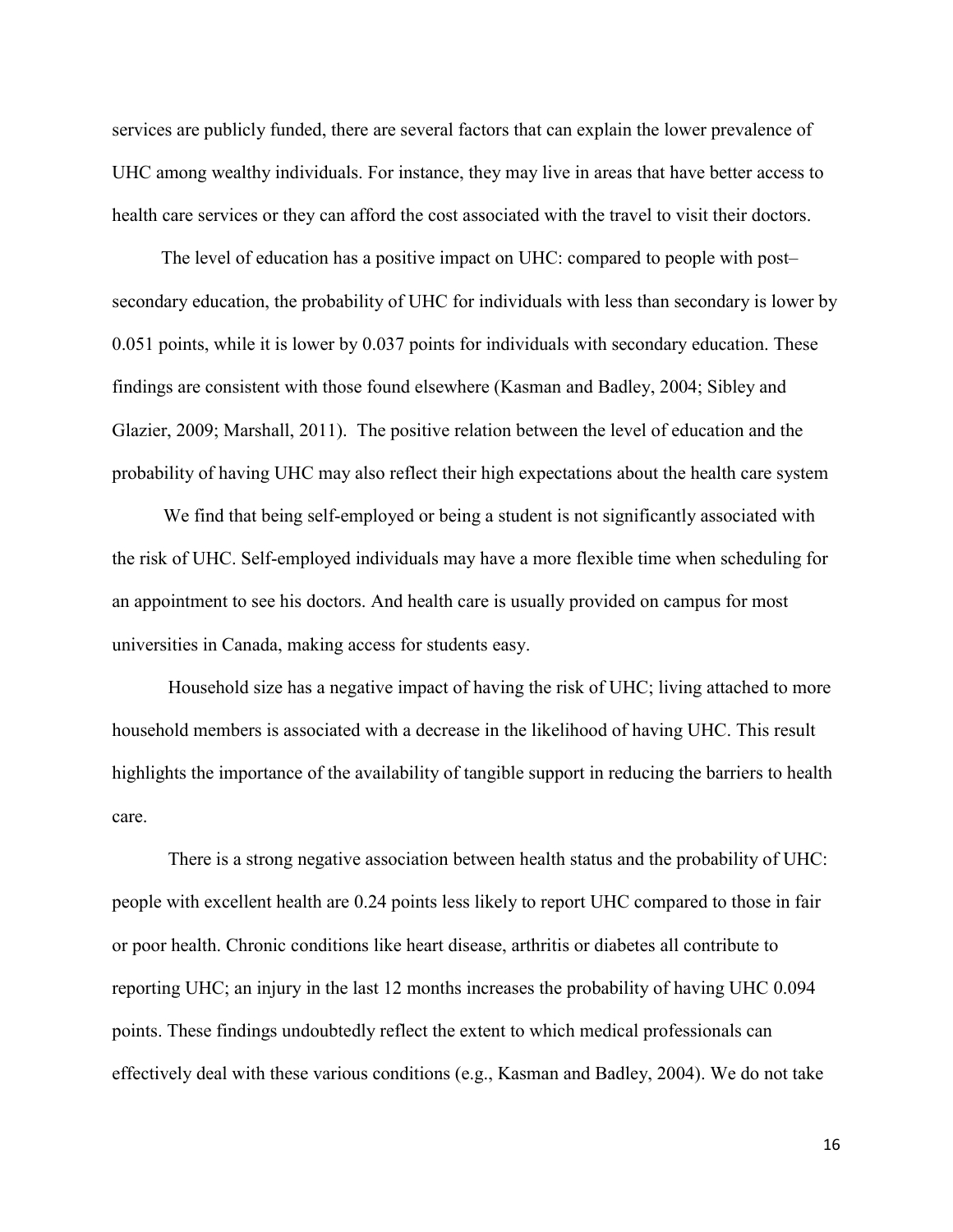account of co-morbidities which would, in fact, increase the likelihood of reporting UHC even further. The strong relation between UHC and the presence of chronic conditions are consistent with most other studies on UHC (Kasman and Badley, 2004; Nelson and Park, 2006; Sibley and Glazier, 2009; Marshall, 2011). The impact of health problem complexity is captured by the variable representing health problems that affect an individual's life most of the time – which has a large positive estimated coefficient (0.187).

 In addition to the usual list of determinants of UHC, we include variables not commonly discussed in the literature on unmet health care needs:<sup>4</sup> lifestyle, obesity, self-employment, being a student and the number of people living in the same household. We see clearly from the results reported in table 5 that smoking has an impact on having UHC: daily smokers have a probability of UHC that is 0.022 points higher than that of a nonsmoker; smoking occasionally leads to a 0.016 point increase in reporting UHC. Alcohol consumption has no significant impact on the overall UHC.

Still looking at column (2) of table 5, we see that, in general, immigrants are no different than Canadian born when it comes to reporting UHC. If we examine the reasons for any UHC, however, this finding becomes nuanced. New immigrants (under ten years) are more likely to report UHC for system reasons and less likely to report it for personal reasons, relative to Canadian born. These two effects cancel each other out in the regressions with the reasons combined. This finding certainly suggests that there are some systemic issues potentially affecting access to care by new immigrants and would be worthy of further investigation.

 For more than half of those who reported unmet health care, accessibility problems were cited as the main reasons for not having their needs met. These problems reflect the

 $\overline{\phantom{a}}$ 

<sup>4</sup> Only one paper, Bryant et al., (2009), controls for smoking behaviour in the analysis of the UHC of urban residents in British Columbia, Canada.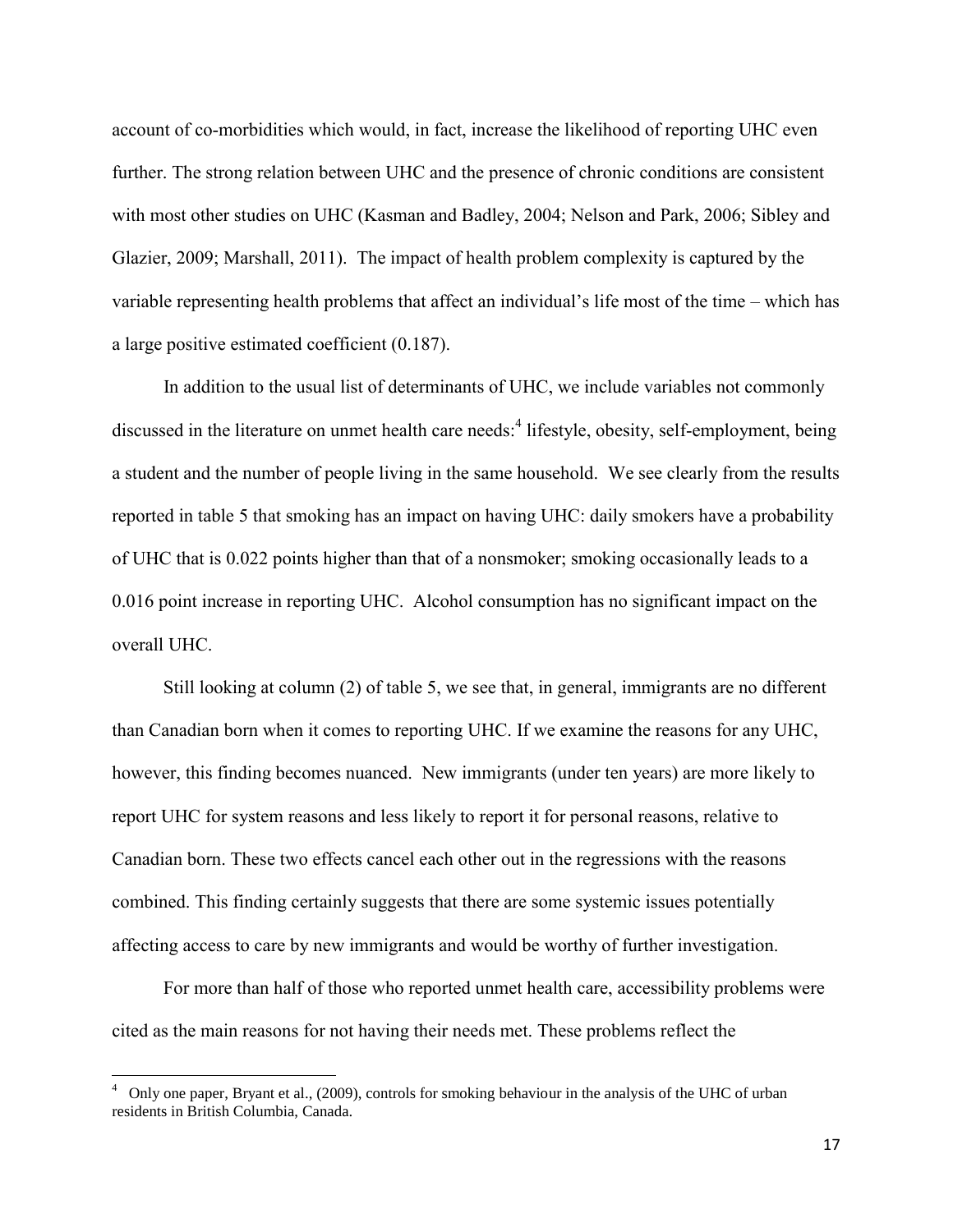unavailability of services in some areas, the costs of accessing health care, language barriers, transportation and long waiting times. One concern is the higher prevalence of these barriers among disadvantaged individuals. In contrast, UHC that is due to personal reasons may stem from personal circumstances and attitudes such as: deciding not to seek care, being busy, the dislike of doctors, and believing that the care would be inadequate.

 Looking at the estimated coefficients from the sample which is decomposed into accessibility and personal reasons for UHC, one finds that these coefficients, whenever statistically significant, are larger for system reasons compared to personal ones. The significantly larger magnitude found for the system-related group may reflect the fact that this group is facing real access problems when trying to get health care.

## **6. Conclusions**

 This paper examines the causal effect of health care utilization on unmet health care needs by carefully dealing with the problem of endogeneity. This is accomplished by including two instruments for HCU in the unmet health care needs regressions. We also pay close attention to the relationship between different indicators of health care utilization and the stated reasons for unmet healthcare needs, differentiating between system problems which include availability of services in the individual's area, and individual-specific issues, like being too busy. And, we examine how the causal effect of health care utilization on UHC varies by geographic area (urban, rural), education status and by household income.

 The results indicate a clear and robustly negative relation between health care use and reported UHC which is contrary to the findings of most studies that do not take account of endogeneity. Individuals who are more likely to report UHC are those who do not use the system very much, *ceteris paribus*. Our results indicate that one more visit to a doctor **decreases**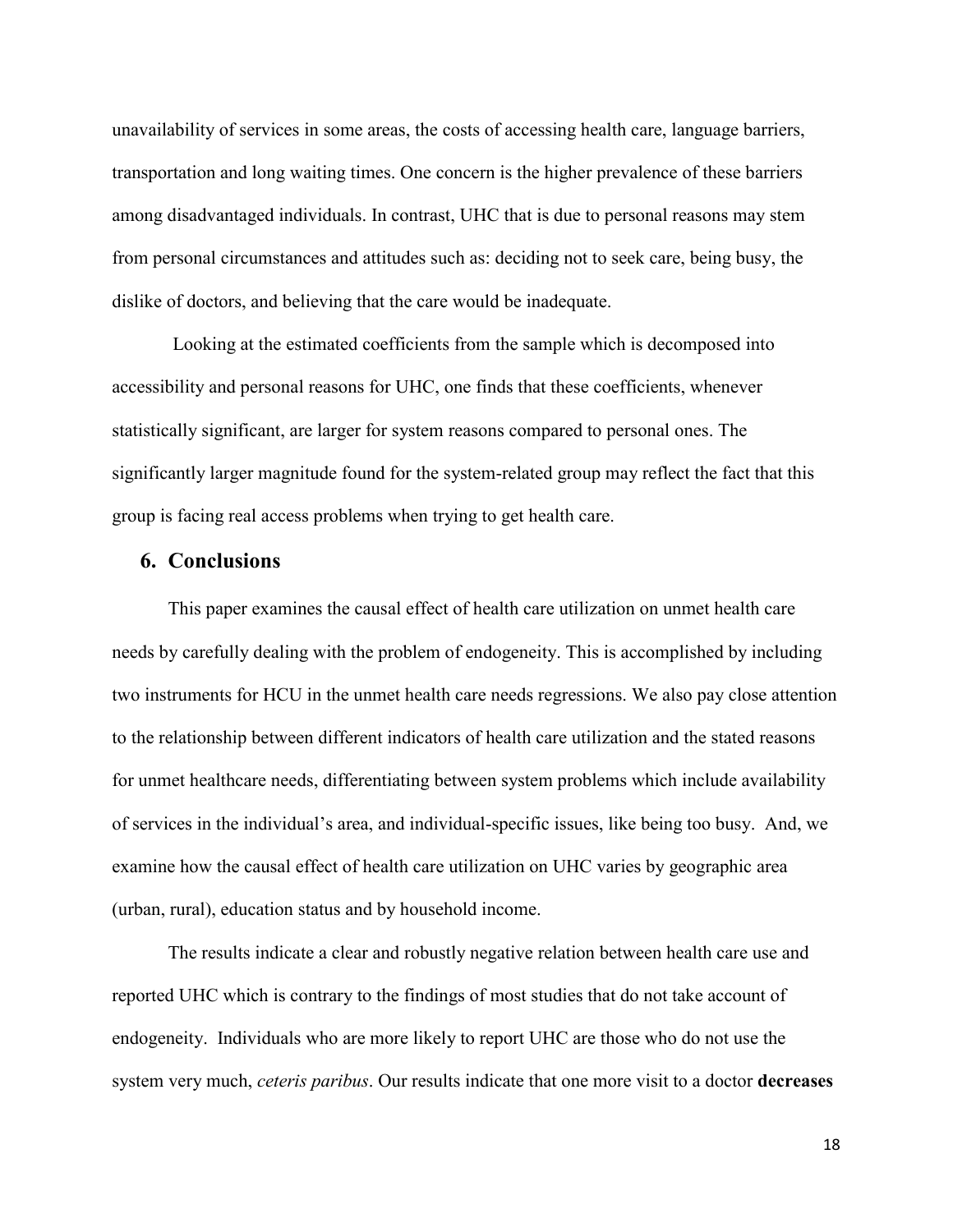the probability of having unmet health care needs by 0.028 points (or by 0.071 points if we restrict our measure of health-care use to visits to family doctors only). In other words, we find that the more the individual uses the health care system, the more likely that his or her health needs are met.

The reasons behind the reporting of unmet health care needs matter. For instance, one more visit to a medical doctor reduces the probability of having unmet needs by 0.02 points when we look at needs arising from system reasons, but by 0.015 points when we look at needs arising from personal reasons. These results suggest that increasing access to physicians (by increasing supply or offering alternatives) would help reduce the reported UHC – which is somewhat comforting insofar as increasing access can be affected through policy levers.

We also find differences between rural and urban dwellers. Health care use causes a bigger reduction in the likelihood of reporting UHC for rural dwellers than for urban ones; it also causes a bigger reduction in this likelihood for poorer individuals relative to richer ones. These suggest that target policies affecting access to services for specific populations could yield important benefits.

 Despite the fact that Canada has universal access to "free" primary health care, one finds significant differences in accessibility across sub-groups of the population. This may be due to the fact that coverage does not extend to all services: it does not cover, for example, the cost of prescription drugs (Marshall, 2011). Polices like increasing the coverage of public drug insurance lower the costs of implementing physician treatment plans, reducing the cost barriers associated with visiting physicians. Polices like an increase in the number of general physicians in health regions, and encouraging interdisciplinary health teams, can also help reduce access barriers.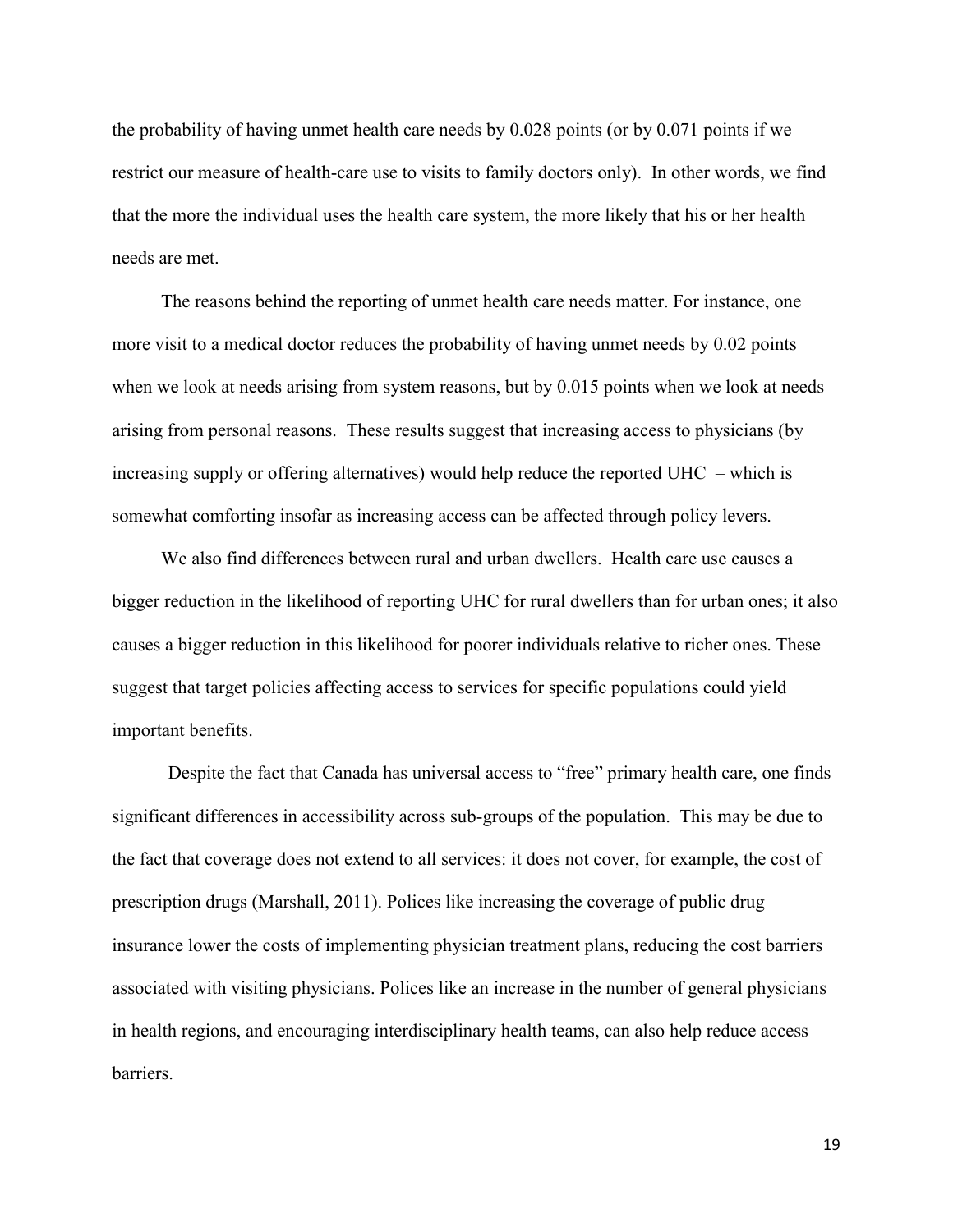One limitation of our study is its reliance on cross-sectional data, which can confound causality and cohort effects. Detailed time series data on unmet health care needs and a rich set of covariates would improve the empirical analysis.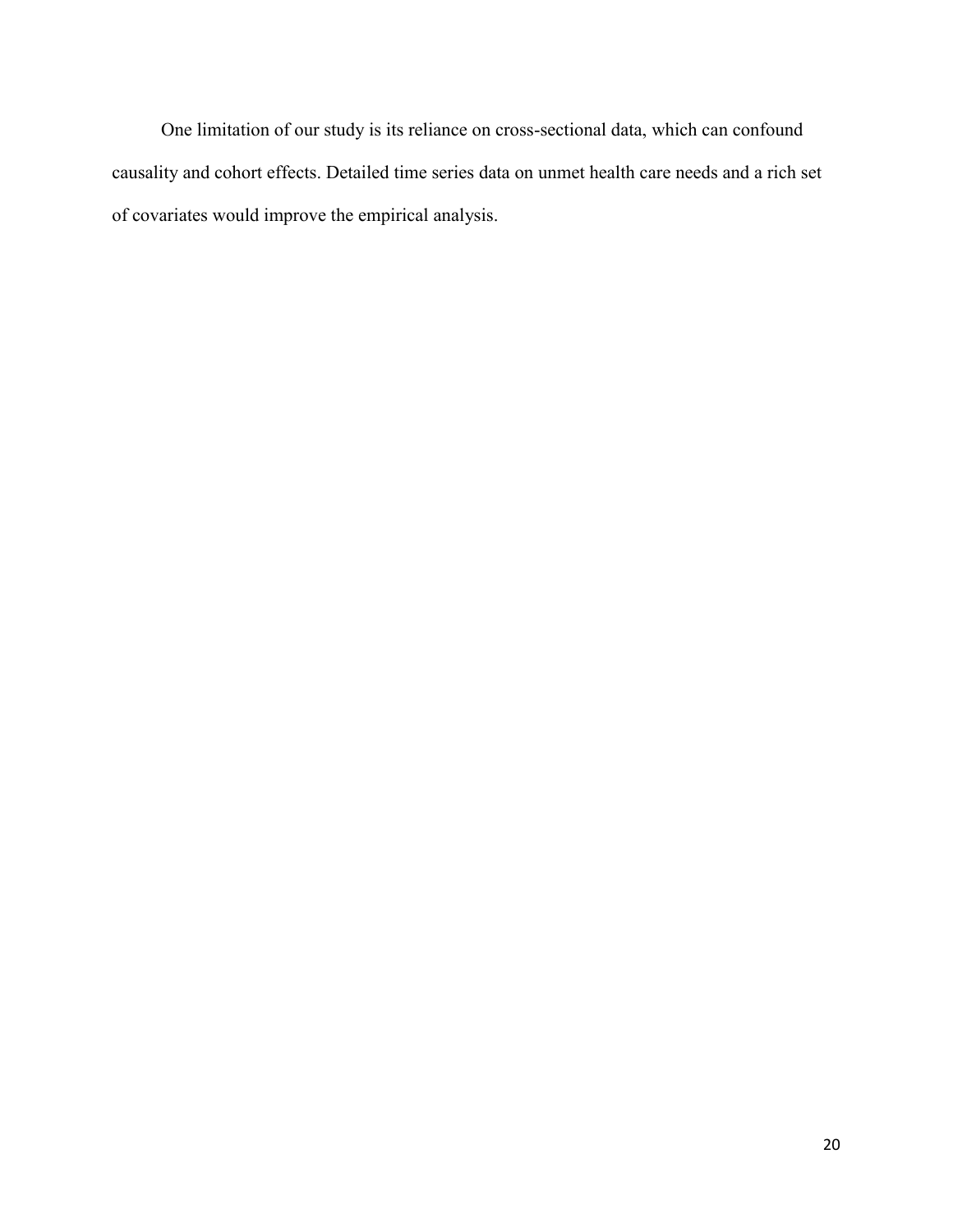## **References**

Allin S., Grignon M., Le Grand J. (2010). Subjective unmet need and utilization of health care services in Canada: What are the equity implications? *Social Science & Medicine,* 70: 465–472.

Allin S., Masseria C. (2009). Unmet need as an indicator of access to health care in Europe. *The London School of Economics and Political Science* available from: <http://ec.europa.eu/social/BlobServlet?docId=4741&langId=en>

Allin S., Hurley J. (2009). Inequity in publicly funded physician care: what is the role of private prescription drug insurance? *Health Economics,* 18 (10): 1218–32.

Allin S., Grignon M., Hurly J., Jamal T. (2008). The relationship between self –reported unmet need for health care and health care utilization. *McMaster RDC Research Paper* No. 23.

Brochu P., Deri C., Morin L. (2012). The 'trendiness' of sleep: an empirical investigation into the cyclical nature of sleep time. *Empir Econ,* 43:891–913.

Bryant T., Leaver C., Dunn J. (2009). Unmet healthcare need, gender, and health inequalities in Canada. *Journal of Health Policy,* 91: 24-32.

Buchmueller T., Couffinhal A., Grignon M., Perronnin M. (2004). Access to physician services: does supplemental insurance matter? Evidence from France. *Health Economics,* 13:669–87.

Canadian Institute for Health Information (CIHI) (2011). Supply, distribution and migration of Canadian physicians.

Canadian Institute for Health Information: *Health indicators*  http://www.cihi.ca/hirpt/?language=en&healthIndicatorSelection=Phys\_GP&healthIndicatorSele ction=Phys\_Splists.

Chen J., Hou F., Sanmartin C., Houle C., Tremblay S., Berthelot J. ( 2002 ). Unmet health care needs. *Canadian Social Trends,* 11 –008: 18 –22.

Christensen S., Long S., Rodgers J. (1987). Acute health care costs for the aged Medicare population: overview and policy options. *The Milbank Quarterly,* 65:397–425.

Daw J., Amorgan S. (2012). Stitching the gaps in the Canadian public drug coverage patchwork? A review of provincial pharmacare policy changes from 2000 to 2010, *Health Policy*, 104(1): 19–26.

Devlin RA., Sarma S., Zhang Q. (2011). The role of supplemental coverage in a universal health insurance system: some Canadian evidence. *Health Policy,* 100: 81-90.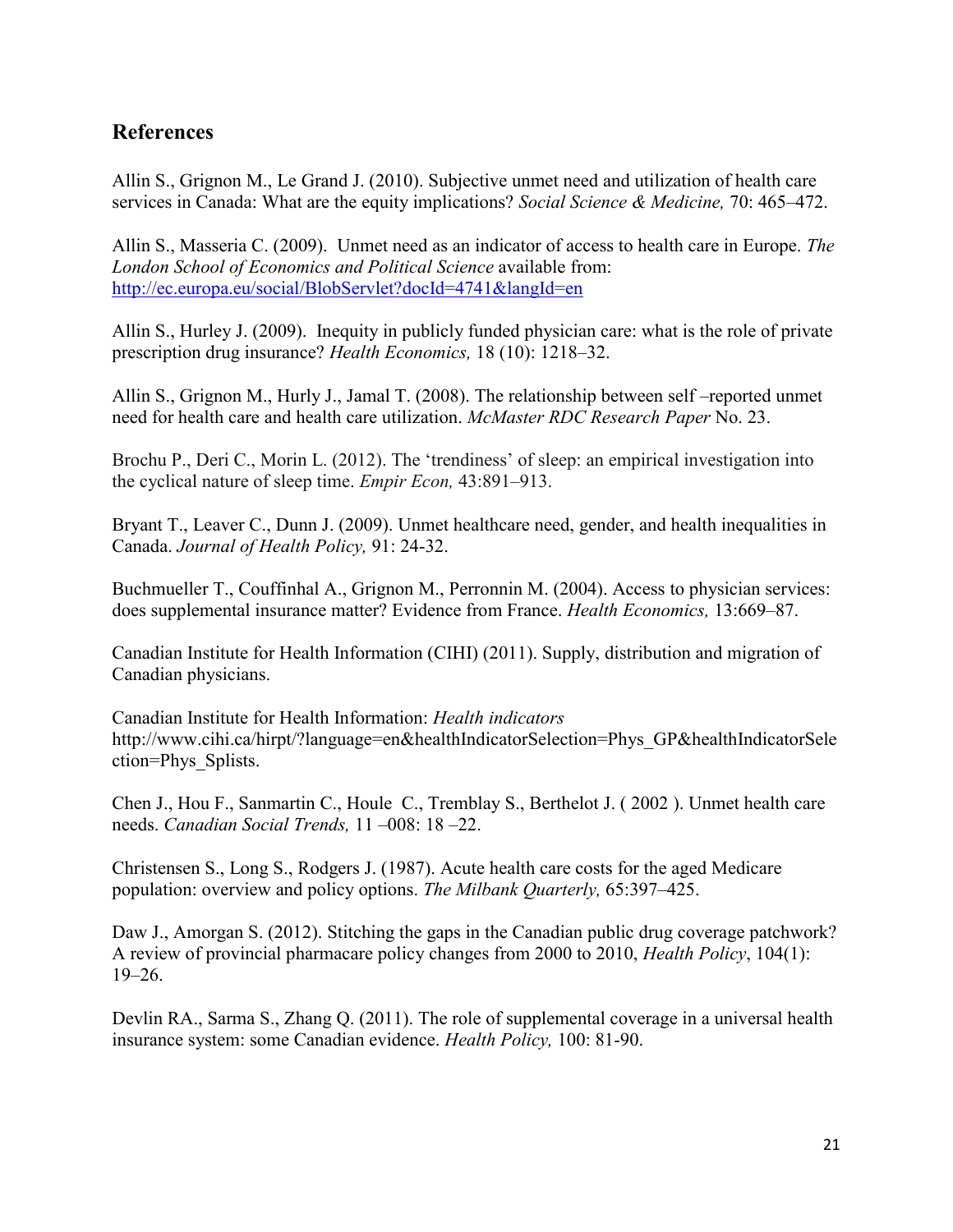Elofsson S., Undén L., Krakau I. (1998). Patient charges - a hindrance to financially and psychosocially disadvantaged groups seeking care. *Social Science and Medicine,* 46 (10): 1375- 1380.

Finkelstein A. (2004). The interaction of partial public insurance programs and residual private insurance markets: evidence from the US Medicare program. *Journal of Health Economics,*  23:1–24.

Guend H., Tesseron L. (2009). Unmet needs for primary care in the context of a universal healthcare system: The case of Québec. *Montreal: Centre – Urbanisation Culture Societe.*

Höfter R. (2006). Private health insurance and utilization of health services in Chile *Applied Economics,* 38:423–39.

Kasman N. M., Badley E. M. (2004). Beyond access: who reports that health care is not being received when needed in a publicly-funded health care system? *Canadian Journal of Public Health,* 95 (4): 304–308.

Law M., Wilson K., Eyles J., Elliott S., Jerreta M., Moffat T., et al. (2005). Meeting health need, accessing health care: the role of neighbourhood. *Health & Place,* 11:367–377.

Marshall E., (2011). Do young adults have unmet healthcare needs? *Journal of Adolescent Health,* 49: 490–497.

McDonald J., Conde H. (2010). Does geography matter? The health service use and unmet health care needs of older Canadians. *Canadian Journal on Aging, Volume* 29: 23 -37.

Mojtabai R., Crum R. (2013). Perceived unmet need for alcohol and drug use treatments and future use of services: Results from a longitudinal study. *Drug and Alcohol Dependence,* 127 (1- 3): 59-64. Retrieved from http://search.proquest.com/docview/1313404414?accountid=14701.

Nelson C., Park J. (2006). The nature and correlates of unmet health care needs in Ontario, Canada. *Social Science and Medicine,* 62 (9): 2291 –2300.

OECD (2011), "Unmet health care needs", in *Health at a Glance 2011: OECD Indicators*, *OECD Publishing.* [http://dx.doi.org/10.1787/health\\_glance-2011-52-en.](http://dx.doi.org/10.1787/health_glance-2011-52-en)

Pagan J., Pauly M. (2006). Community-level uninsurance and the unmet medical needs of insured and uninsured adults. *Health Services Research,* 41(3 Pt 1): 788–803.

Sarma S., Basu K., Gupta A. (2007). The influence of prescription drug insurance on psychotropic and non-psychotropic drug utilization in Canada. *Social Science and Medicine,*  65:2553–65.

Sibley L., Glazier R. (2009). Reasons for self-reported unmet healthcare needs in Canada: a population-based provincial comparison. *Healthcare Policy,* 5 (1): 87–101.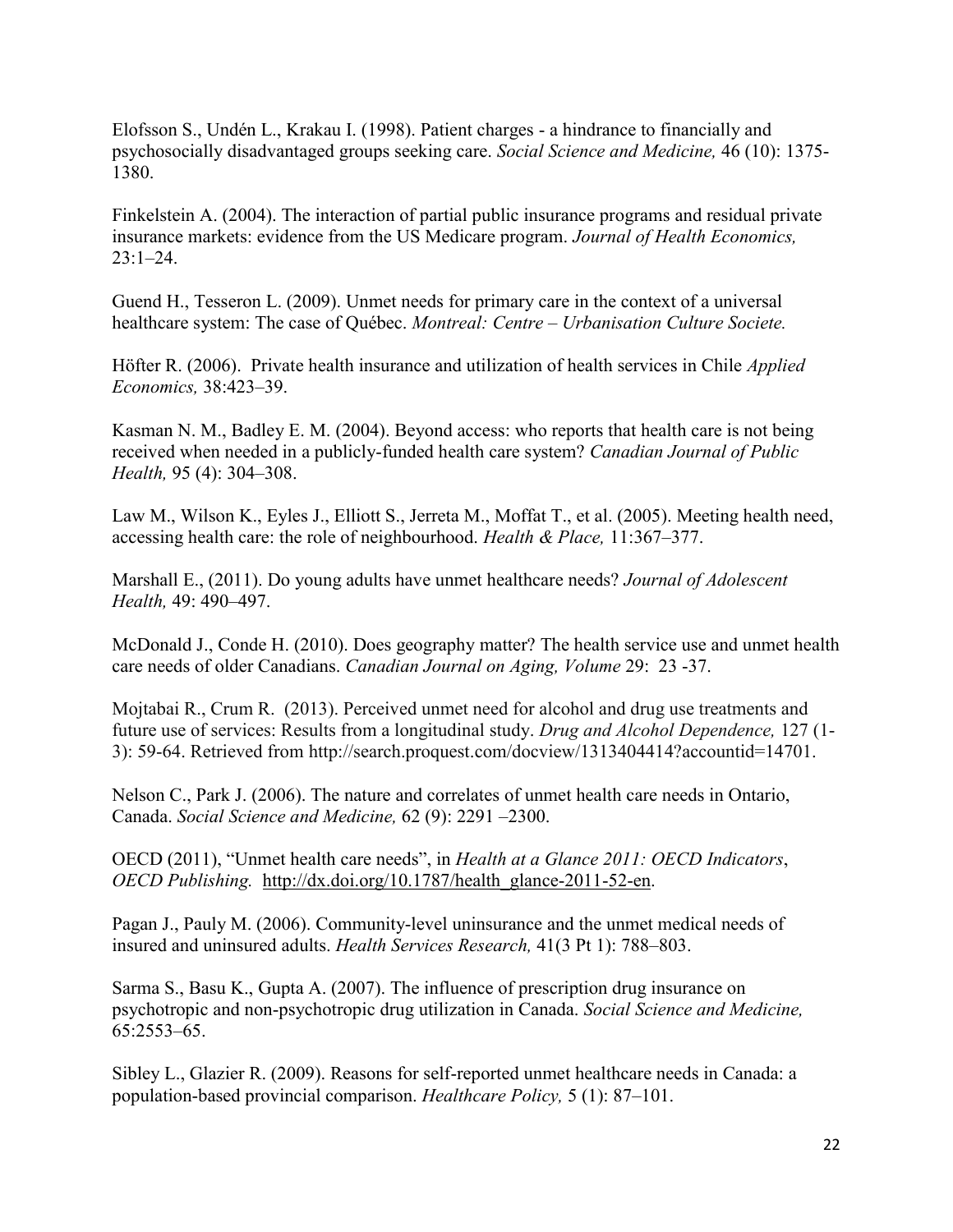Spencer, B, Buckley, N. J., Denton, F. T. Denton, Robb, A. L. (2004). Healthy Aging at Older Ages: Are Income and Education Important?. *Canadian Journal on Aging*, Vol. 23, Supplement 1, pp. S155-S169.

[Theriault](http://www.conferenceboard.ca/topics/economics/staff/louis_theriault.aspx) L. (2012). Canadians are less satisfied the deeper they go into the health system. *The Conference Board of Canada.* Available from: [http://www.conferenceboard.ca/press/newsrelease/12-10-](http://www.conferenceboard.ca/press/newsrelease/12-10-26/canadians_are_less_satisfied_the_deeper_they_go_into_the_health_system.aspx) 26/canadians are less satisfied the deeper they go into the health system.aspx.

Tremblay S., Ross N., Berthelot J. (2002). Regional socio-economic context and health. Ottawa: Supplement to Health Reports 13, *Statistics Canada, Catalogue* 82-003.

Terza V., Basu A., Rathouz J. (2008). Two-stage residual inclusion estimation: Addressing endogenuity in health econometric modeling. *Journal of Health Economics*, 27: 531-543.

Vingilis E., Lote R., Seeley J. (1998). Are trade agreements and economic co-operatives compatible with alcohol control policies and injury prevention? *Contemporary Drug Problems,*  25: 579-620.

Weissman J., Stern R., Fielding S., Epstein A. (1991). Delayed access to health care: risk factors, reasons, and consequences. *Ann Intern Med,* 114:325-331.

Westin M., Ahs A., Persson K., Westerling R. (2004). A large proportion of Swedish citizens refrain from seeking medical care – lack of confidence in the medical services a plausible explanation? *Health Policy,* 68: 333–344.

 Wooldridge J. (2010). Econometric analysis of cross section and panel data, 2nd ed. *The MIT Press,* Cambridge, MA*.*

Wu Z., Penning M., Schimmele C. (2005). Immigrant status and unmet health care needs. *Canadian Journal of Public Health,* 96 (5): 369–373.

Zuckerman S., Shen Y. (2004). Characteristics of occasional and frequent emergency department users – do insurance coverage and access to care matter*? Medical Care*, 42 (2): 176– 182.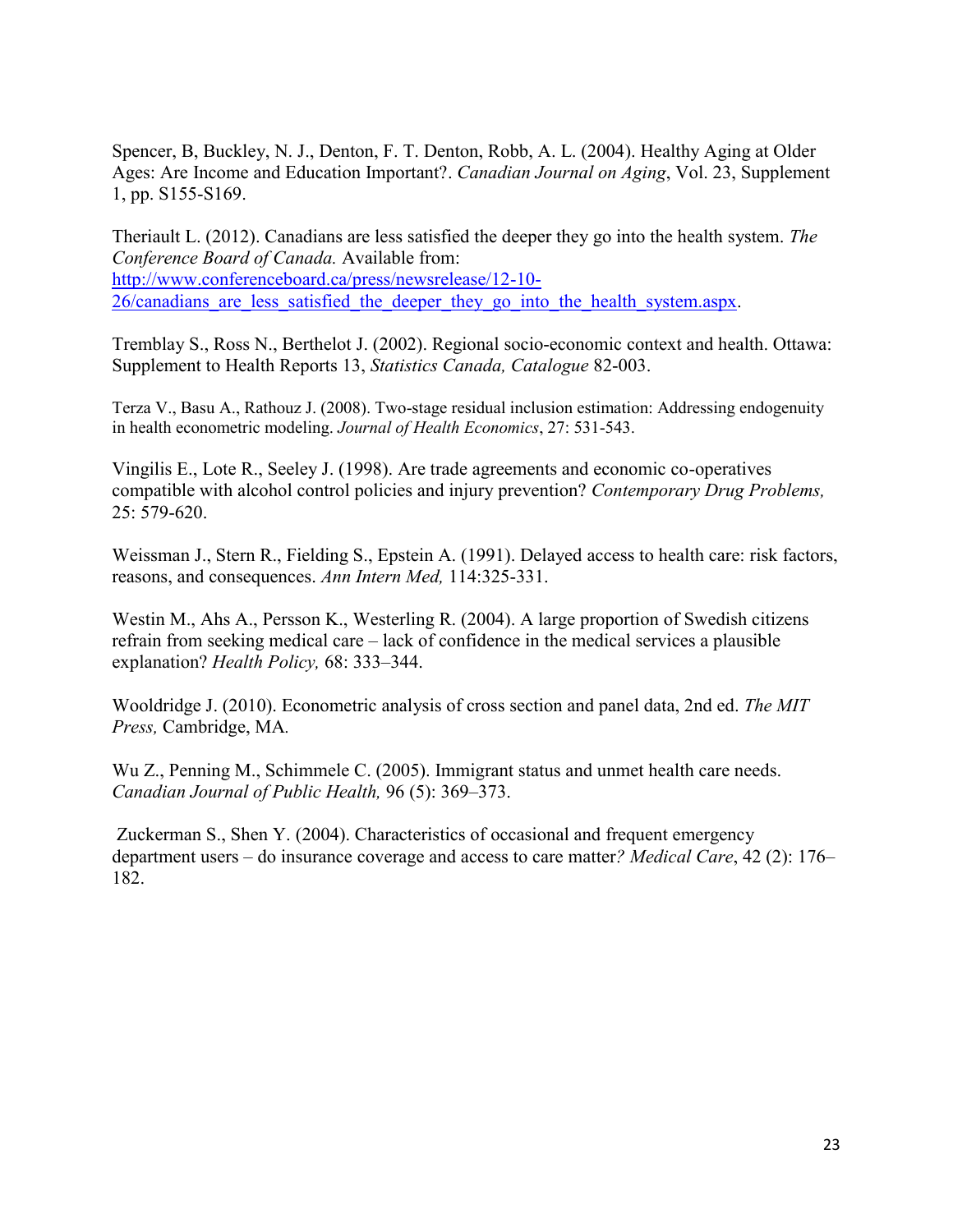| <b>Dependent variables</b>         |                                                                                      |
|------------------------------------|--------------------------------------------------------------------------------------|
| <b>UHC</b>                         | $l =$ unmet health care needs, 0 otherwise                                           |
| System                             | $1 =$ system reasons, 0 if no UHC                                                    |
| Personal                           | 1= personal reasons, 0 if no UHC                                                     |
| <b>Health care utilization</b>     |                                                                                      |
| Num Visit Med                      | number of visits in the last 12 months to any medical doctor.                        |
| Socio-demographic variables        |                                                                                      |
| Female                             | $l = female, 0 otherwise.$                                                           |
| Male                               | $l = male$ , 0 otherwise: reference                                                  |
| Age                                | age in years                                                                         |
| Age sq                             | age square                                                                           |
| <b>Marital status</b>              |                                                                                      |
| Married                            | $1 =$ married, 0 otherwise                                                           |
| Common                             | $l =$ common law relationship, 0 otherwise                                           |
| Single                             | 1= single, widow, separated or divorced, 0 otherwise:                                |
|                                    | reference                                                                            |
| <b>Immigration status</b>          |                                                                                      |
| Canadian born                      | 1= Canadian born; 0 otherwise: reference                                             |
| $Imm 0-9$                          | $1 =$ immigrated to Canada < 10 years, 0 otherwise                                   |
| Imm 10                             | $1 =$ immigrated to Canada >= 10 years, 0 otherwise                                  |
| <b>Total household income</b>      |                                                                                      |
| Income 20K                         | $1 =$ total household income in Dollar <20,000, 0 otherwise:                         |
|                                    | reference                                                                            |
| Income 20K-39K                     | 1= total household income in Dollar >=20, 000 and $\leq$ =39,                        |
|                                    | 999, 0 otherwise                                                                     |
| Income 40K-59K                     | 1= total household income in Dollar >=40, 000 and $\leq$ =59,                        |
|                                    | 000, 0 otherwise.                                                                    |
| Income 60K-79K                     | 1= total household income in Dollar >=60, 000 and $\overline{\langle 1, 29 \rangle}$ |
|                                    | 999, 0 otherwise.                                                                    |
| Income 80K+                        | 1= total household income in Dollar $\geq$ =80, 000, 0 otherwise.                    |
| Income ns                          | 1= household income not stated, 0 otherwise                                          |
| <b>Educational status</b>          |                                                                                      |
| Less sec                           | $1 =$ less than secondary education, 0 otherwise.                                    |
| High Schl                          | 1= secondary school degree, 0 otherwise.                                             |
| Some post                          | 1= some post-secondary education, 0 otherwise.                                       |
| Post grad                          | 1= post-secondary school degree, 0 otherwise: reference                              |
| <b>Education</b> ns                | $1 =$ education not stated, 0 otherwise.                                             |
| Student                            | $1 = student, 0 otherwise$                                                           |
| Student ns                         | $1 =$ student not stated, 0 otherwise                                                |
| Self employed                      | $1 = work self-employed, 0 otherwise$                                                |
| House size                         | Total number of household size                                                       |
| Health status & chronic conditions |                                                                                      |
| Health exc                         | $l =$ health status excellent, 0 otherwise                                           |

## **Table 1: Variable definitions**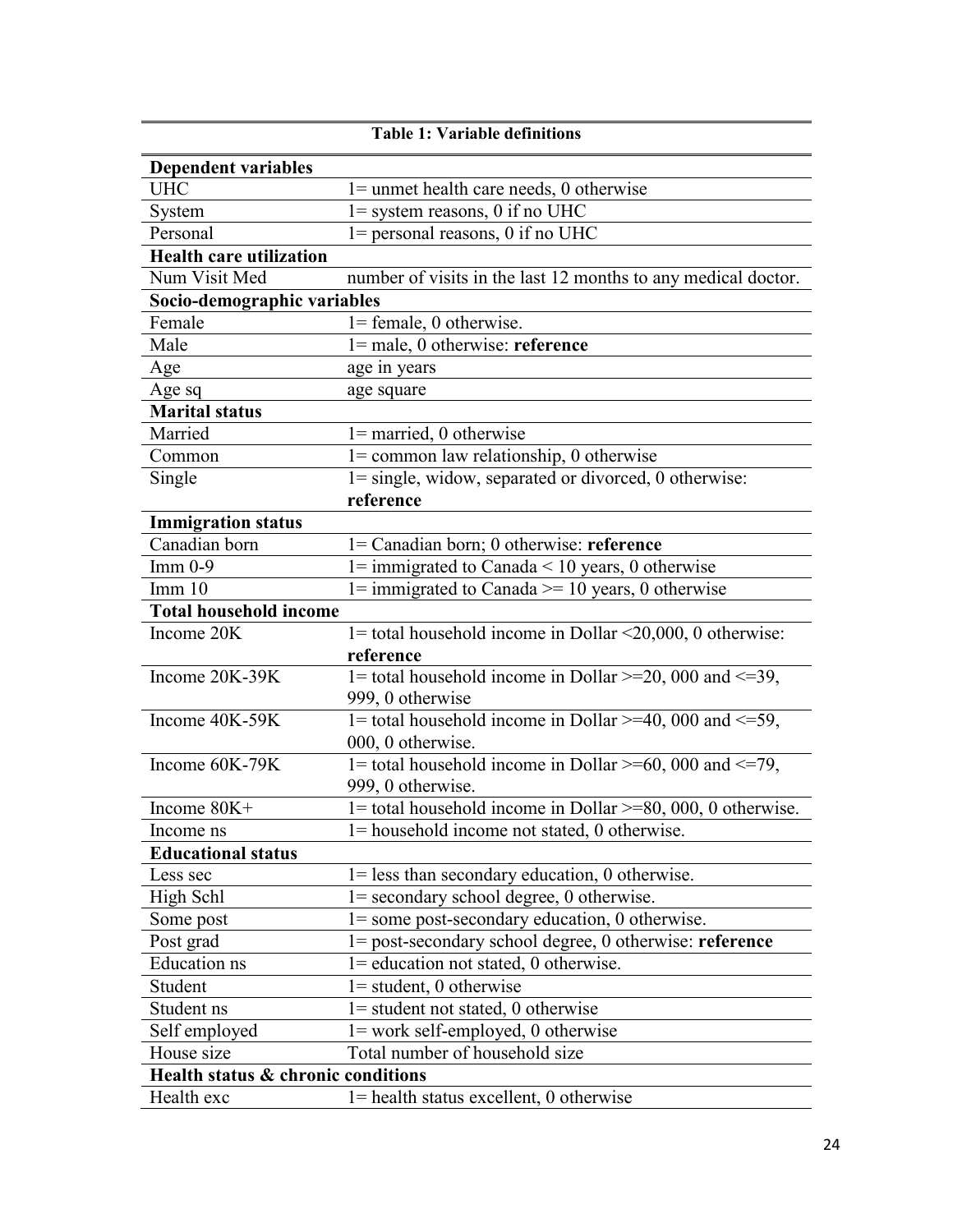| Health vgd                    | $1$ = health status very good, 0 otherwise                                     |
|-------------------------------|--------------------------------------------------------------------------------|
| Health gd                     | $1$ = health status good, 0 otherwise                                          |
| Health fp                     | 1= health status fair or poor, 0 otherwise: reference                          |
| Heart                         | $1$ = heart problems, 0 otherwise                                              |
| Cancer                        | $1$ = cancer, 0 otherwise                                                      |
| <b>Arthritis</b>              | $1 =$ arthritis, 0 otherwise                                                   |
| Diabetes                      | $1 =$ diabetes, 0 otherwise                                                    |
| Stroke                        | $1 =$ stroke, 0 otherwise                                                      |
| Injury                        | $1 =$ an injury in the last 12 months, 0 otherwise                             |
| Health impact                 | $1$ = health problem impacts his/her life most of the time, 0                  |
|                               | otherwise                                                                      |
| Life-style variables          |                                                                                |
| Obesity                       | $1 = BMI \ge 30 \text{ kg/m}^2$ , 0 otherwise                                  |
| Obesity na                    | 1=BMI non-applicable, 0 otherwise: in all cycles of the                        |
|                               | CCHS, information on obesity was not collected from                            |
|                               | pregnant women, also in 2001 and 2003 information was not                      |
|                               | collected from individuals aged 65 and older                                   |
| Obesity ns                    | 1=BMI applicable but not stated, 0 otherwise                                   |
|                               |                                                                                |
| Alcohol consumption           |                                                                                |
| Drink never                   | $l = non-drinker, 0 otherwise: reference$                                      |
| Drink regular                 | $1 =$ regular drinker, 0 otherwise                                             |
| Drink occasional              | $1 = \text{occasional drinker}, 0 \text{ otherwise}$                           |
| <b>Smoking behaviour</b>      |                                                                                |
| Smoke never                   | $l$ = never smoked, 0 otherwise: reference                                     |
| Smoke daily                   | $1 =$ daily smoker, 0 otherwise                                                |
| Smoke occasional              | $1 = \text{occasional smoker}, 0 \text{ otherwise}$                            |
| <b>Geographical variables</b> |                                                                                |
| Urban                         | $1 =$ living in an urban area; 0 if rural                                      |
| Rural                         | $1 =$ living in rural areas, 0 otherwise: reference                            |
| <b>BC</b>                     | 1= living in the province of British Columbia, 0 otherwise                     |
| QC                            | $1 =$ living in the province of Quebec, 0 otherwise                            |
| ON                            | 1= living in the province of Ontario, 0 otherwise: reference                   |
| Atlantic                      | 1= living in the province of Newfoundland, Prince Edward,                      |
|                               | Nova Scotia or New Brunswick, 0 otherwise                                      |
| Prairies                      | 1= living in the province of Manitoba, Saskatchewan or<br>Alberta, 0 otherwise |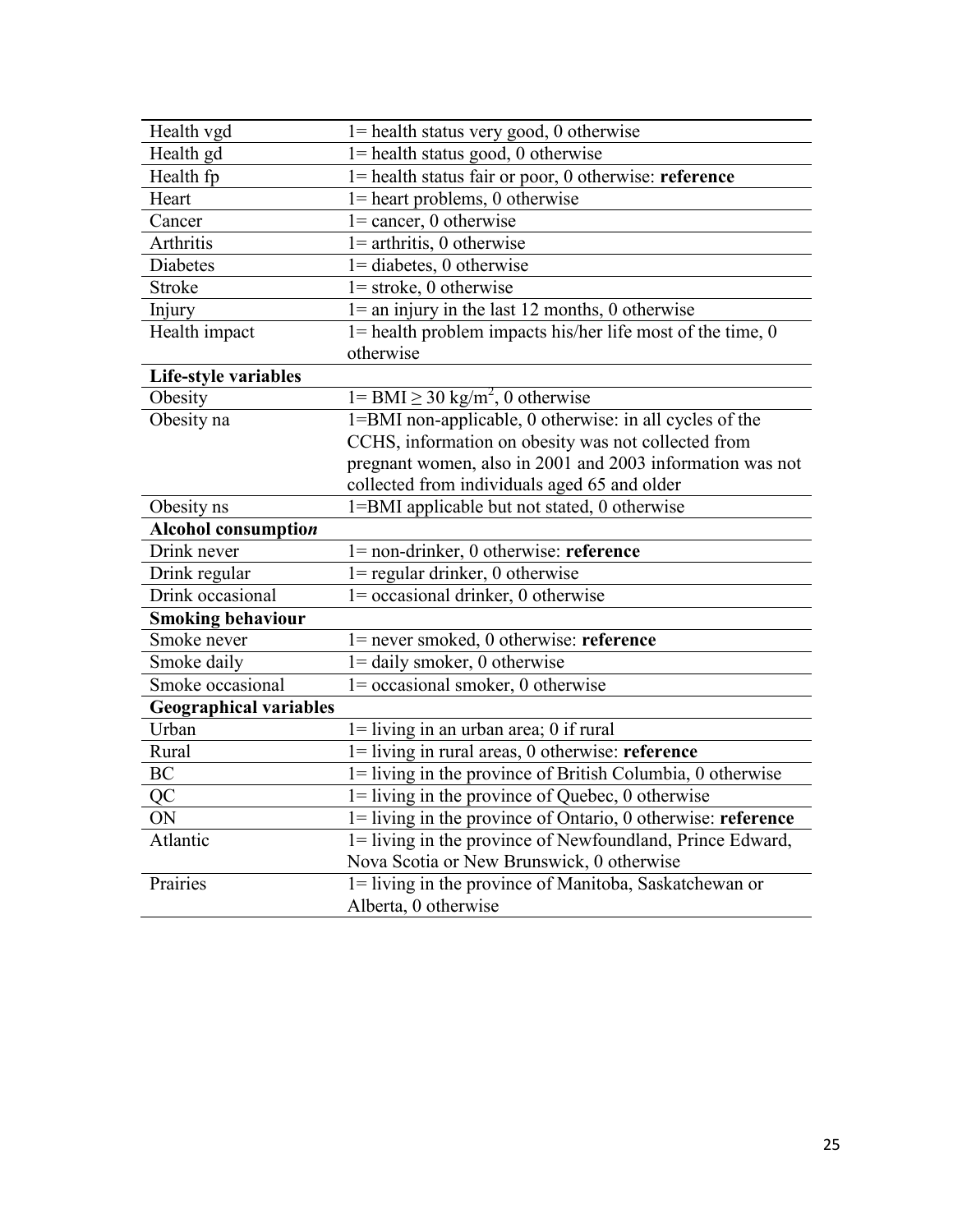| Table 2: Summary statistics selected variables -for 2003 and 2005 (Ont.) |              |                                   |                                   |                           |                           |  |  |  |  |
|--------------------------------------------------------------------------|--------------|-----------------------------------|-----------------------------------|---------------------------|---------------------------|--|--|--|--|
| <b>Variables</b>                                                         | <b>Total</b> | <b>Actual drug insurance</b>      |                                   | Proxy drug insurance      |                           |  |  |  |  |
|                                                                          | sample       | <b>Actual drug</b><br>insurance=1 | <b>Actual drug</b><br>insurance=0 | Proxy drug<br>insurance=1 | Proxy drug<br>insurance=0 |  |  |  |  |
| $\boldsymbol{N}$                                                         | 143,979      | 111,073                           | 32,906                            | 103,123                   | 40,856                    |  |  |  |  |
| Female                                                                   | 0.510        | 0.513                             | 0.500                             | 0.472                     | 0.596                     |  |  |  |  |
| Age                                                                      | 45.45        | 45.81                             | 44.19                             | 46.89                     | 42.16                     |  |  |  |  |
| Married                                                                  | 0.567        | 0.589                             | 0.487                             | 0.556                     | 0.593                     |  |  |  |  |
| Canadian born                                                            | 0.753        | 0.777                             | 0.669                             | 0.755                     | 0.749                     |  |  |  |  |
| $Imm 0-9$                                                                | 0.062        | 0.048                             | 0.114                             | 0.054                     | 0.082                     |  |  |  |  |
| Income 20K-                                                              | 0.091        | 0.076                             | 0.145                             | 0.089                     | 0.097                     |  |  |  |  |
| Income 20K-39K                                                           | 0.180        | 0.156                             | 0.264                             | 0.173                     | 0.197                     |  |  |  |  |
| Income 40K-59K                                                           | 0.180        | 0.178                             | 0.186                             | 0.175                     | 0.192                     |  |  |  |  |
| Income 60K-79K                                                           | 0.153        | 0.164                             | 0.112                             | 0.157                     | 0.143                     |  |  |  |  |
| Income 80K+                                                              | 0.303        | 0.340                             | 0.171                             | 0.319                     | 0.265                     |  |  |  |  |
| Some post                                                                | 0.082        | 0.082                             | 0.083                             | 0.072                     | 0.104                     |  |  |  |  |
| Post grad                                                                | 0.539        | 0.557                             | 0.477                             | 0.547                     | 0.519                     |  |  |  |  |
| Student                                                                  | 0.104        | 0.106                             | 0.097                             | 0.073                     | 0.175                     |  |  |  |  |
| Self employed                                                            | 0.113        | 0.083                             | 0.219                             | 0.026                     | 0.312                     |  |  |  |  |
| Health exc                                                               | 0.223        | 0.223                             | 0.223                             | 0.217                     | 0.236                     |  |  |  |  |
| Health fp                                                                | 0.114        | 0.113                             | 0.123                             | 0.111                     | 0.124                     |  |  |  |  |
| Heart                                                                    | 0.053        | 0.055                             | 0.047                             | 0.060                     | 0.038                     |  |  |  |  |
| Diabetes                                                                 | 0.051        | 0.053                             | 0.042                             | 0.054                     | 0.043                     |  |  |  |  |
| Stroke                                                                   | 0.011        | 0.011                             | 0.010                             | 0.013                     | 0.008                     |  |  |  |  |
| Urban                                                                    | 0.828        | 0.835                             | 0.802                             | 0.837                     | 0.807                     |  |  |  |  |
| Rural                                                                    | 0.172        | 0.165                             | 0.198                             | 0.163                     | 0.193                     |  |  |  |  |
| BC                                                                       | 0.095        | 0.088                             | 0.123                             | 0.089                     | 0.110                     |  |  |  |  |
| QC                                                                       | 0.172        | 0.197                             | 0.085                             | 0.170                     | 0.176                     |  |  |  |  |
| ON                                                                       | 0.562        | 0.551                             | 0.601                             | 0.570                     | 0.545                     |  |  |  |  |
| Atlantic                                                                 | 0.055        | 0.051                             | 0.068                             | 0.057                     | 0.051                     |  |  |  |  |
| Prairies                                                                 | 0.116        | 0.113                             | 0.123                             | 0.114                     | 0.118                     |  |  |  |  |

Note: Summary statistics are weighted by the provided person weight variable. The weights are normalized in each survey to add up to one, to give equal weights to each survey when I pool the data.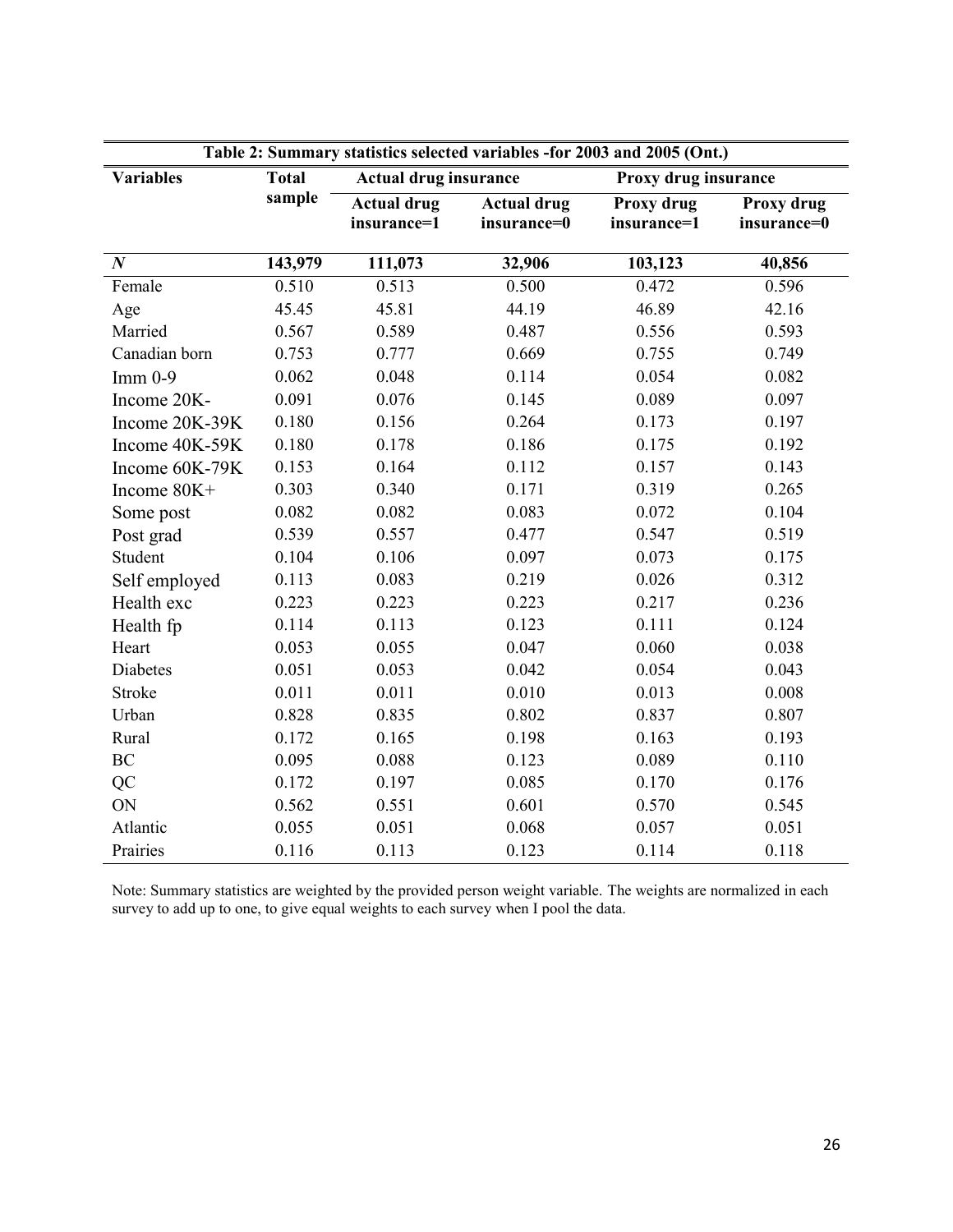|                  |                         | <b>IVLPM</b>                       | <b>CFA</b>              |                         |  |
|------------------|-------------------------|------------------------------------|-------------------------|-------------------------|--|
|                  |                         | <b>UHC</b>                         |                         | <b>UHC</b>              |  |
| <b>Variables</b> | <b>Actual drug</b>      | Proxy drug                         | <b>Actual drug</b>      | Proxy drug              |  |
|                  | insurance               | insurance                          | insurance               | insurance               |  |
| Num Visit Med    | $-0.032***$             | $-0.037***$                        | $-0.031***$             | $-0.035***$             |  |
|                  | (0.007)                 | (0.013)                            | (0.005)                 | (0.009)                 |  |
| Female           | $0.076***$              | $0.081***$                         | $0.071***$              | $0.076***$              |  |
|                  | (0.009)                 | (0.017)                            | (0.007)                 | (0.011)                 |  |
| Age              | $-0.001$                | $-0.001$                           | $-0.000$                | $-0.000$                |  |
|                  | (0.001)                 | (0.001)                            | (0.000)                 | (0.000)                 |  |
| Age sq           | $-0.000$ <sup>***</sup> | $-0.000$ <sup>***</sup>            | $-0.000$ <sup>***</sup> | $-0.000$ <sup>***</sup> |  |
|                  | (0.000)                 | (0.000)                            | (0.000)                 | (0.000)                 |  |
| Married          | 0.007                   | 0.008                              | $0.007**$               | $0.008***$              |  |
|                  | (0.005)                 | (0.005)                            | (0.003)                 | (0.004)                 |  |
| Common           | $0.015***$              | $0.016*$                           | $0.013**$               | $0.013***$              |  |
|                  | (0.007)                 | (0.007)                            | (0.005)                 | (0.005)                 |  |
| $Imm 0-9$        | $-0.001$                | $-0.002$                           | 0.002                   | 0.000                   |  |
|                  | (0.009)                 | (0.010)                            | (0.007)                 | (0.007)                 |  |
| Imm 10           | $-0.004$                | $-0.004$                           | $-0.004$                | $-0.004$                |  |
|                  | (0.005)                 | (0.005)                            | (0.004)                 | (0.004)                 |  |
| Income 20K-39K   | $-0.019**$              | $-0.020$ <sup>**</sup>             | $-0.016***$             | $-0.016***$             |  |
|                  | (0.007)                 | (0.007)                            | (0.005)                 | (0.005)                 |  |
| Income 40K-59K   | $-0.027$ ***            | $-0.028***$                        | $-0.021***$             | $-0.022***$             |  |
|                  | (0.007)                 | (0.008)                            | (0.005)                 | (0.005)                 |  |
| Income 60K-79K   | $-0.040$ <sup>***</sup> | $-0.041$ <sup>***</sup>            | $-0.032***$             | $-0.034***$             |  |
|                  | (0.007)                 |                                    | (0.005)                 | (0.006)                 |  |
| Income 80K+      | $-0.039***$             | $(0.009)$<br>-0.040 <sup>***</sup> | $-0.030***$             | $-0.032***$             |  |
|                  | (0.007)                 | (0.008)                            | (0.005)                 |                         |  |
| Income ns        | $-0.038***$             | $-0.039***$                        | $-0.032***$             | $(0.006)$<br>-0.034***  |  |
|                  | (0.008)                 | (0.009)                            | (0.006)                 | (0.006)                 |  |
| Less sec         | $-0.050$ <sup>***</sup> | $-0.053***$                        | $-0.047***$             | $-0.050$ <sup>***</sup> |  |
|                  |                         |                                    |                         |                         |  |
|                  | (0.006)<br>$-0.037***$  | (0.009)<br>$-0.039***$             | (0.005)<br>$-0.036***$  | (0.006)<br>$-0.037***$  |  |
| High Schl        |                         |                                    |                         |                         |  |
|                  | (0.005)                 | (0.007)                            | (0.004)                 | (0.005)                 |  |
| Some post        | 0.001                   | 0.001                              | $-0.001$                | $-0.001$                |  |
|                  | (0.007)                 | (0.007)                            | (0.005)                 | (0.005)                 |  |
| Education ns     | $-0.023$                | $-0.024$                           | $-0.022$ <sup>*</sup>   | $-0.023$ <sup>*</sup>   |  |
|                  | (0.014)                 | (0.015)                            | (0.012)                 | (0.012)                 |  |
| Student          | $-0.011$                | $-0.012$                           | $-0.009$ <sup>*</sup>   | $-0.011$ **             |  |
|                  | (0.007)                 | (0.008)                            | (0.005)                 | (0.006)                 |  |
| Student ns       | 0.045                   | 0.050                              | 0.018                   | 0.022                   |  |
|                  | (0.034)                 | (0.039)                            | (0.046)                 | (0.047)                 |  |
| Self employed    | $-0.001$                | $-0.003$                           | $-0.001$                | $-0.004$                |  |
|                  | (0.006)                 | (0.008)                            | (0.005)                 | (0.006)                 |  |
| House size       | $-0.002$                | $-0.002$                           | $-0.002$                | $-0.002$                |  |
|                  | (0.002)                 | (0.002)                            | (0.001)                 | (0.001)                 |  |

**Table 3: The effect of health care utilization on UHC- CCHS 2003 and 2005 (Ont.) using actual drug insurance and proxy drug insurance.**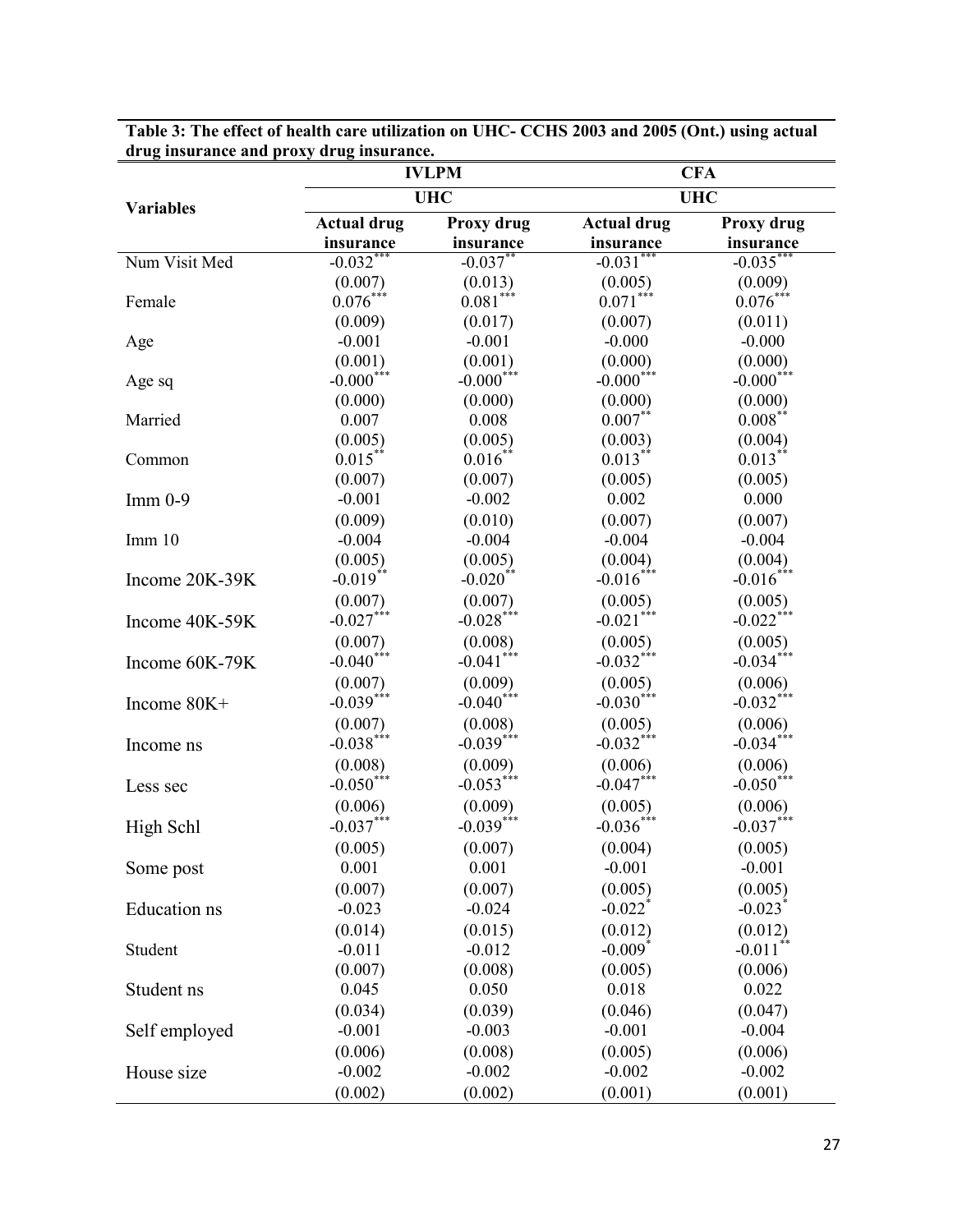|                  | $-0.250$ <sup>*</sup>              | $-0.269$ <sup>*</sup>   | $-0.230$ <sup>*</sup>              | $-0.250***$             |
|------------------|------------------------------------|-------------------------|------------------------------------|-------------------------|
| Health exc       |                                    |                         |                                    |                         |
|                  | (0.031)<br>$-0.210$ <sup>***</sup> | (0.055)<br>$-0.226$ *** | (0.023)<br>$-0.186$ <sup>***</sup> | (0.038)<br>$-0.204***$  |
| Health vgd       |                                    |                         |                                    |                         |
|                  | (0.028)                            | (0.049)                 | (0.020)                            | (0.034)                 |
| Health gd        | $-0.156$ <sup>***</sup>            | $-0.169$ <sup>***</sup> | $-0.136$ <sup>***</sup>            | $-0.150$ <sup>***</sup> |
|                  | (0.023)                            | (0.040)                 | $(0.017)$<br>$0.064***$            | $(0.027)$<br>$0.072***$ |
| Heart            | $0.056***$                         | $0.064$ **              |                                    |                         |
|                  | (0.015)                            | (0.025)                 | (0.010)                            | (0.016)                 |
| Cancer           | $0.096***$                         | $0.107**$               | $0.094***$                         | $0.106***$              |
|                  | (0.021)                            | (0.036)                 | (0.015)                            | (0.024)                 |
| Arthritis        | $0.042***$                         | $0.046***$              | $0.043***$                         | $0.047***$              |
|                  | (0.007)                            | (0.011)                 | (0.005)                            | (0.008)                 |
| Diabetes         | $0.038**$                          | $0.045**$               | $0.038***$                         | $0.046**$               |
|                  | (0.014)                            | (0.022)                 | (0.010)                            | (0.015)                 |
| Stroke           | $0.053$ <sup>**</sup>              | 0.061                   | $0.062***$                         | $0.070$ <sup>***</sup>  |
|                  | (0.026)                            | (0.032)                 | (0.013)                            | $(0.018)$<br>$0.099***$ |
| Injury           | $0.110***$                         | $0.116***$              | $0.093***$                         |                         |
|                  | $(0.011)$<br>$0.192***$            | (0.017)                 | (0.007)                            | (0.012)                 |
| Health impact    |                                    | $0.202***$              | $0.164***$                         | $0.176***$              |
|                  | (0.017)                            | (0.031)                 | (0.013)                            | (0.021)                 |
| Obesity          | 0.008                              | 0.010                   | $0.009**$                          | $0.010**$               |
|                  | (0.005)                            | (0.007)                 | (0.004)                            |                         |
| Obesity na       | $0.138***$                         | $0.157$ <sup>**</sup>   | $0.132***$                         | $(0.004)$<br>$0.153***$ |
|                  | (0.039)                            | (0.063)                 | (0.028)                            | (0.043)                 |
| Obesity ns       | 0.001                              | 0.000                   | 0.000                              | $-0.001$                |
|                  | (0.013)                            | (0.014)                 | (0.009)                            | (0.010)                 |
| Drink regular    | $-0.005$                           | $-0.007$                | $-0.006$                           | $-0.008$                |
|                  | (0.008)                            | (0.010)                 | (0.007)                            | (0.008)                 |
| Drink occasional | 0.008                              | 0.009                   | 0.007                              | 0.007                   |
|                  | (0.008)                            | (0.008)                 | (0.007)                            | (0.007)                 |
| Smoke daily      | $0.030***$                         | $0.031***$              | $0.028***$                         | $0.028***$              |
|                  |                                    | (0.005)                 |                                    |                         |
|                  | (0.004)<br>$0.019***$              | $0.020***$              | (0.003)<br>$0.019***$              | (0.004)<br>$0.019***$   |
| Smoke occasional |                                    |                         |                                    |                         |
|                  | (0.005)                            | (0.005)                 | (0.004)                            | (0.004)                 |
| <b>Year 2003</b> | $-0.010^*$                         | $-0.009$ <sup>*</sup>   | $0.010*$                           | $0.009$ **              |
|                  | (0.005)                            | (0.005)                 | (0.004)                            | (0.004)                 |
| Urban            | $0.016***$                         | $0.018***$              | $0.015***$                         | $0.017***$              |
|                  | (0.005)                            | (0.006)                 | (0.004)                            | (0.004)                 |
| BC               | $0.016^{**}$                       | $0.017$ <sup>**</sup>   | $0.017***$                         | $0.018***$              |
|                  | (0.006)                            | (0.007)                 | (0.005)                            | (0.005)                 |
| QC               | $-0.010$                           | $-0.014$                | $-0.008$                           | $-0.013$                |
|                  | (0.009)                            | (0.013)                 | (0.007)                            | (0.009)                 |
| Atlantic         | 0.010                              | 0.011                   | $0.009***$                         | $0.010^{**}$            |
|                  | (0.006)                            | (0.007)                 | (0.005)                            | (0.005)                 |
| Prairies         | $-0.001$                           | $-0.001$                | $-0.001$                           | $-0.001$                |
|                  | (0.005)                            | (0.005)                 | (0.004)                            | (0.004)                 |
| Constant         | $0.442***$                         | $0.471***$              |                                    |                         |
|                  | (0.052)                            | (0.092)                 |                                    |                         |
| Observations     | 143979                             | 143979                  | 143979                             | 143979                  |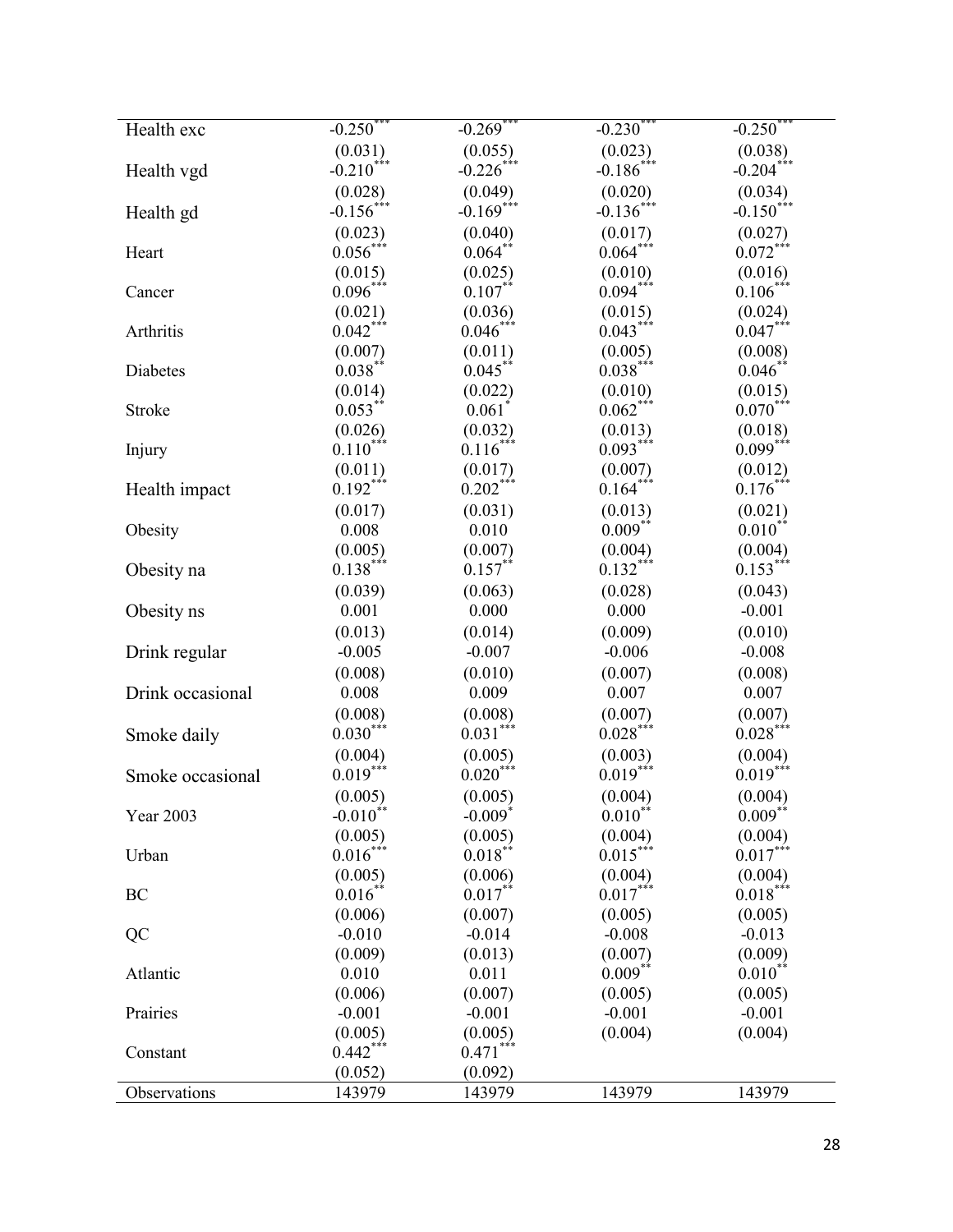| Cragg-Donald Wald F                | 82.468  | 30.618  | 82.468  | 30.618  |
|------------------------------------|---------|---------|---------|---------|
| <b>Statistic</b>                   |         |         |         |         |
| Hansen J Statistic                 | 0.802   | 1.643   | 0.802   | 1.643   |
| (P-value)                          | (0.370) | (0.199) | (0.370) | 0.199   |
| Durbin-Wu-                         | 37429   | 17.593  | 37.429  | 17.593  |
| Hasuman Chi <sub>2</sub> statistic | (0.000) | (0.000) | (0.000) | (0.000) |
| (P-value)                          |         |         |         |         |

Note: The regression models are weighted using the provided person weight variable. The weights are normalized in each survey to add up to one, to give equal weights to each survey when I pool the data. Robust standard errors in parentheses. \*\*\* p<0.01, \*\* p<0.05, \* p<0.1.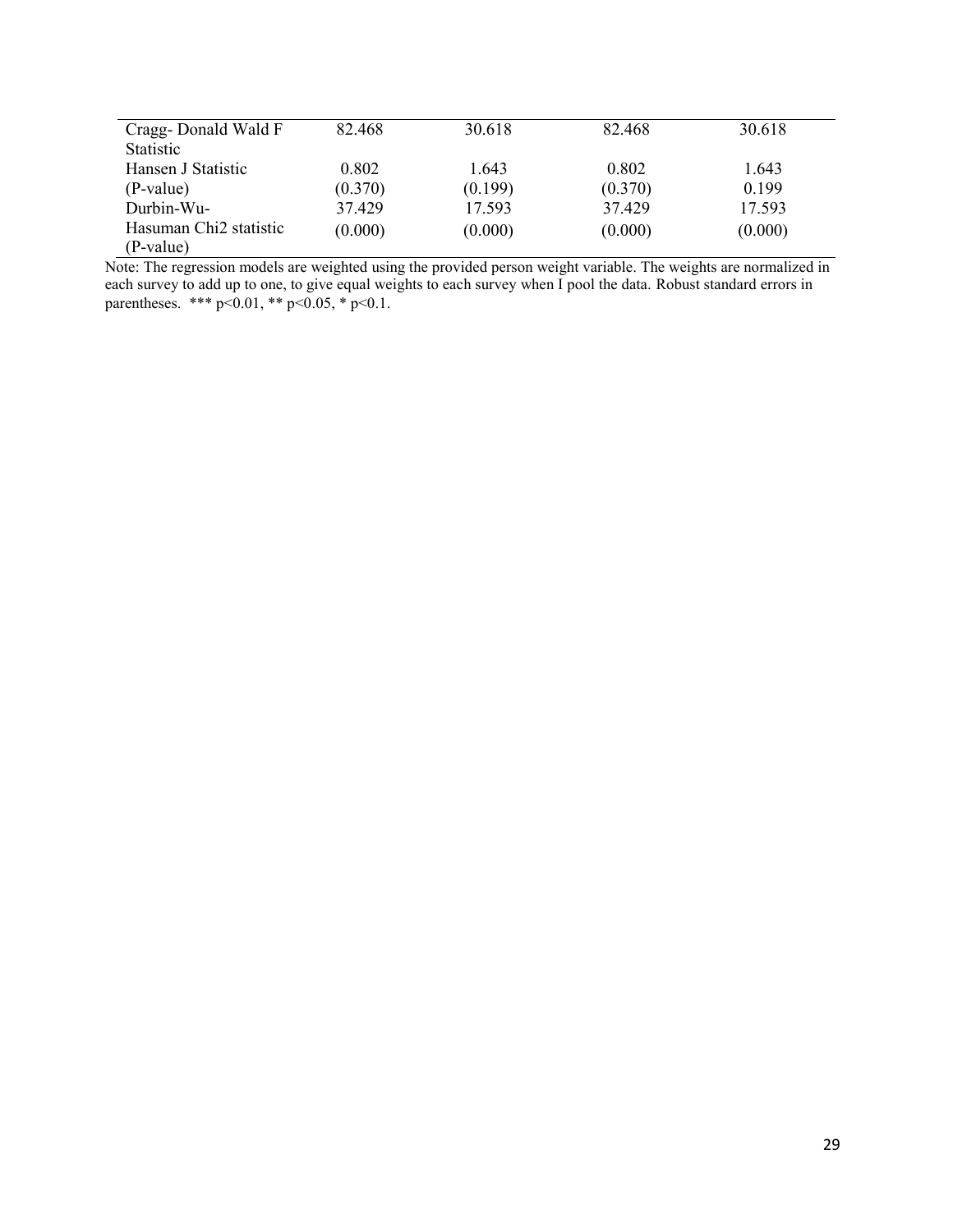| Table 4: Summary statistics-for total sample and subgroups by UHC (2001-2010). |               |                |            |               |            |             |  |  |  |
|--------------------------------------------------------------------------------|---------------|----------------|------------|---------------|------------|-------------|--|--|--|
| <b>Variables</b>                                                               | <b>Total</b>  | N <sub>0</sub> | Any        |               | <b>UHC</b> |             |  |  |  |
|                                                                                | <b>Sample</b> | <b>UHC</b>     | <b>UHC</b> | <b>System</b> | Personal   | <b>Both</b> |  |  |  |
| $\boldsymbol{N}$                                                               | 382,211       | 335,608        | 46,603     | 31,975        | 14,378     | 3,049       |  |  |  |
| Female                                                                         | 0.509         | 0.500          | 0.576      | 0.592         | 0.535      | 0.576       |  |  |  |
| Age                                                                            | 45.65         | 46.09          | 42.43      | 43.37         | 39.39      | 40.58       |  |  |  |
| Married                                                                        | 0.544         | 0.553          | 0.478      | 0.496         | 0.432      | 0.440       |  |  |  |
| Common                                                                         | 0.103         | 0.099          | 0.129      | 0.129         | 0.129      | 0.130       |  |  |  |
| Single                                                                         | 0.353         | 0.348          | 0.393      | 0.375         | 0.439      | 0.430       |  |  |  |
| Canadian born                                                                  | 0.776         | 0.774          | 0.797      | 0.782         | 0.831      | 0.785       |  |  |  |
| $Imm 0-9$                                                                      | 0.059         | 0.059          | 0.058      | 0.064         | 0.043      | 0.065       |  |  |  |
| Imm 10                                                                         | 0.165         | 0.167          | 0.145      | 0.154         | 0.126      | 0.150       |  |  |  |
| Income 20K-                                                                    | 0.092         | 0.088          | 0.121      | 0.125         | 0.114      | 0.130       |  |  |  |
| Income 20K-39K                                                                 | 0.173         | 0.172          | 0.184      | 0.189         | 0.182      | 0.197       |  |  |  |
| Income 40K-59K                                                                 | 0.171         | 0.172          | 0.168      | 0.168         | 0.176      | 0.195       |  |  |  |
| Income 60K-79K                                                                 | 0.147         | 0.147          | 0.142      | 0.139         | 0.146      | 0.141       |  |  |  |
| Income 80K+                                                                    | 0.284         | 0.287          | 0.265      | 0.260         | 0.250      | 0.210       |  |  |  |
| Income ns                                                                      | 0.133         | 0.134          | 0.120      | 0.119         | 0.132      | 0.127       |  |  |  |
| Less sec                                                                       | 0.178         | 0.182          | 0.149      | 0.146         | 0.156      | 0.144       |  |  |  |
| High Schl                                                                      | 0.183         | 0.186          | 0.158      | 0.151         | 0.172      | 0.148       |  |  |  |
| Some post                                                                      | 0.085         | 0.083          | 0.103      | 0.098         | 0.121      | 0.127       |  |  |  |
| Post grad                                                                      | 0.546         | 0.541          | 0.580      | 0.595         | 0.542      | 0.576       |  |  |  |
| Education ns                                                                   | 0.008         | 0.008          | 0.010      | 0.010         | 0.009      | 0.005       |  |  |  |
| Student                                                                        | 0.102         | 0.099          | 0.121      | 0.112         | 0.144      |             |  |  |  |
| Student ns                                                                     | 0.001         | 0.001          | 0.001      | 0.001         | 0.001      |             |  |  |  |
| Self employed                                                                  | 0.112         | 0.112          | 0.110      | 0.109         | 0.114      | 0.096       |  |  |  |
| House size                                                                     | 2.894         | 2.895          | 2.888      | 2.852         | 2.977      | 2.842       |  |  |  |
| Health exc                                                                     | 0.230         | 0.244          | 0.133      | 0.130         | 0.138      | 0.110       |  |  |  |
| Health vgd                                                                     | 0.368         | 0.374          | 0.318      | 0.309         | 0.337      | 0.293       |  |  |  |
| Health gd                                                                      | 0.284         | 0.277          | 0.333      | 0.336         | 0.333      | 0.343       |  |  |  |
| Health fp                                                                      | 0.118         | 0.105          | 0.216      | 0.225         | 0.192      | 0.254       |  |  |  |
| Heart                                                                          | 0.053         | 0.052          | 0.059      | 0.062         | 0.049      | 0.063       |  |  |  |
| Cancer                                                                         | 0.025         | 0.024          | 0.030      | 0.032         | 0.022      | 0.026       |  |  |  |
| Arthritis                                                                      | 0.174         | 0.166          | 0.228      | 0.244         | 0.190      | 0.230       |  |  |  |
| Diabetes                                                                       | 0.054         | 0.054          | 0.052      | 0.056         | 0.038      | 0.051       |  |  |  |
| Stroke                                                                         | 0.011         | 0.010          | 0.015      | 0.015         | 0.013      | 0.015       |  |  |  |
| Injury                                                                         | 0.128         | 0.118          | 0.206      | 0.201         | 0.220      | 0.224       |  |  |  |
| Health impact                                                                  | 0.242         | 0.213          | 0.453      | 0.465         | 0.429      | 0.536       |  |  |  |
| Obesity                                                                        | 0.149         | 0.147          | 0.169      | 0.172         | 0.161      | 0.176       |  |  |  |
| Obesity na                                                                     | 0.060         | 0.061          | 0.048      | 0.048         | 0.062      | 0.056       |  |  |  |
| Obesity ns                                                                     | 0.021         | 0.022          | 0.025      | 0.025         | 0.020      | 0.026       |  |  |  |
| Drink never                                                                    | 0.099         | 0.101          | 0.087      | 0.092         | 0.055      | 0.074       |  |  |  |
| Drink regular                                                                  | 0.640         | 0.640          | 0.641      | 0.631         | 0.667      | 0.622       |  |  |  |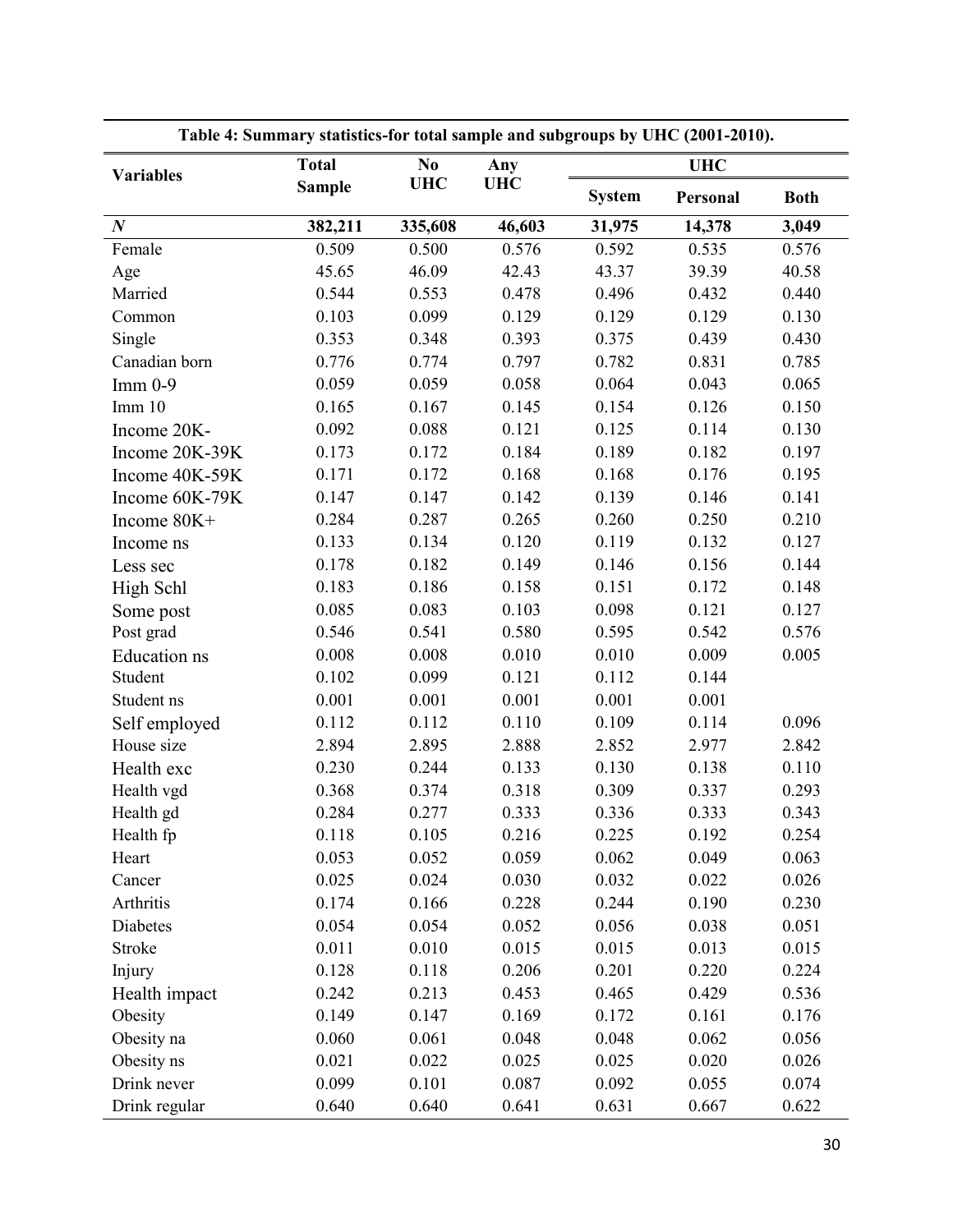| Smoke never   | 0.552 | 0.560 | 0.499 | 0.504 | 0.490 | 0.477 |
|---------------|-------|-------|-------|-------|-------|-------|
| Urban         | 0.819 | 0.818 | 0.829 | 0.829 | 0.823 | 0.821 |
| BC            | 0.131 | 0.132 | 0.130 | 0.128 | 0.132 | 0.108 |
| QC            | 0.242 | 0.238 | 0.270 | 0.284 | 0.250 | 0.282 |
| ON            | 0.389 | 0.391 | 0.369 | 0.365 | 0.373 | 0.366 |
| Atlantic      | 0.076 | 0.076 | 0.072 | 0.072 | 0.072 | 0.075 |
| Prairies      | 0.162 | 0.163 | 0.159 | 0.151 | 0.173 | 0.169 |
| Num Visit Med | 4.140 | 3.822 | 6.453 | 6.934 | 5.535 | 7.005 |

Note: All descriptive statistics are weighted. The weights are normalized for each cycle to add up to one to give equal weights to each survey when I pool the data.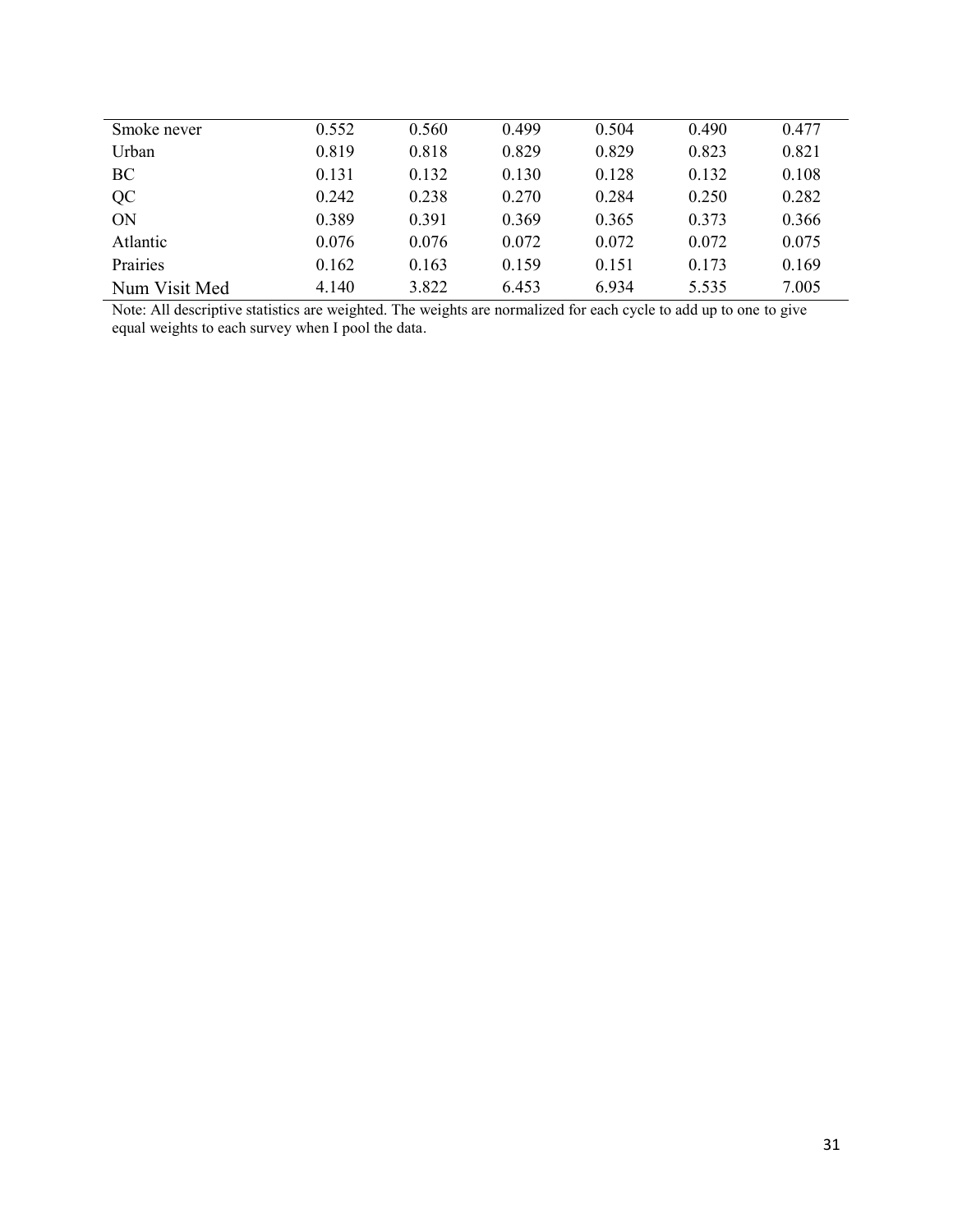| Table 5: The effect of health care utilization on UHC (reference category is no UHC) - total sample (2001-2010). |                      |                             |                                |                           |                                               |                                             |                   |  |  |
|------------------------------------------------------------------------------------------------------------------|----------------------|-----------------------------|--------------------------------|---------------------------|-----------------------------------------------|---------------------------------------------|-------------------|--|--|
| <b>Variables</b>                                                                                                 | LPM:<br><b>UHC</b>   | <b>IVLPM:</b><br><b>UHC</b> | <b>IVLPM:</b><br><b>System</b> | <b>IVLPM:</b><br>Personal | <b>IVLPM:</b><br><b>UHC</b><br><b>Females</b> | <b>IVLPM:</b><br><b>UHC</b><br><b>Males</b> | CF:<br><b>UHC</b> |  |  |
| Num Visit Med                                                                                                    | $0.003***$           | $-0.028$ ***                | $-0.020$ **                    | $-0.015***$               | $-0.041$ <sup>*</sup>                         | $-0.017$ **                                 | $-0.027$ **       |  |  |
|                                                                                                                  | (0.000)              | (0.007)                     | (0.006)                        | (0.005)                   | (0.014)                                       | (0.007)                                     | (0.005)           |  |  |
| Female                                                                                                           | $0.030^\mathrm{***}$ | $0.069***$                  | $0.053***$                     | $0.026\sp{***}$           |                                               |                                             | $0.066^{***}\,$   |  |  |
|                                                                                                                  | (0.002)              | (0.009)                     | (0.007)                        | (0.006)                   |                                               |                                             | (0.007)           |  |  |
| Age                                                                                                              | $0.001***$           | $0.001***$                  | $0.002***$                     | $-0.001***$               | $-0.001$                                      | $0.001***$                                  | $0.001***$        |  |  |
|                                                                                                                  | (0.000)              | (0.000)                     | (0.000)                        | (0.000)                   | (0.001)                                       | (0.001)                                     | (0.000)           |  |  |
| Age sq                                                                                                           | $-3.4E - 05$ ***     | $-4.2E - 05$ ***            | $-4.0E - 05$ ***               | $-4.8E - 05$              | $-4.4E - 05***$                               | $-3.2E - 05$ ***                            | $-4.5E - 05***$   |  |  |
|                                                                                                                  | (0.000)              | (0.000)                     | (0.000)                        | (0.000)                   | (0.000)                                       | (0.000)                                     | (0.000)           |  |  |
| Married                                                                                                          | $-0.003$             | $0.006*$                    | $0.008***$                     | 0.000                     | 0.006                                         | $-0.005$                                    | $0.006***$        |  |  |
|                                                                                                                  | (0.002)              | (0.003)                     | (0.003)                        | (0.002)                   | (0.006)                                       | (0.004)                                     | (0.003)           |  |  |
| Common                                                                                                           | $0.013***$           | $0.020***$                  | $0.018***$                     | $0.005***$                | $0.012^*$                                     | $0.019***$                                  | $0.017***$        |  |  |
|                                                                                                                  | (0.004)              | (0.004)                     | (0.004)                        | (0.003)                   | (0.007)                                       | (0.005)                                     | (0.003)           |  |  |
| $Imm 0-9$                                                                                                        | 0.006                | $-0.005$                    | $0.009*$                       | $-0.014***$               | $-0.026$ **                                   | 0.011                                       | $-0.002$          |  |  |
|                                                                                                                  | (0.005)              | (0.006)                     | (0.005)                        | (0.003)                   | (0.013)                                       | (0.007)                                     | (0.005)           |  |  |
| Imm 10                                                                                                           | 0.002                | 0.000                       | 0.005                          | $-0.002$                  | $-0.011$                                      | 0.005                                       | 0.001             |  |  |
|                                                                                                                  | (0.003)              | (0.004)                     | (0.003)                        | (0.002)                   | (0.007)                                       | (0.004)                                     | (0.003)           |  |  |
| Income 20K-39K                                                                                                   | $-0.014***$          | $-0.022***$                 | $-0.017***$                    | $-0.007**$                | $-0.023$ **                                   | $-0.026***$                                 | $-0.017***$       |  |  |
|                                                                                                                  | (0.004)              | (0.005)                     | (0.004)                        | (0.003)                   | (0.008)                                       | (0.006)                                     | (0.003)           |  |  |
| Income 40K-59K                                                                                                   | $-0.025***$          | $-0.037***$                 | $-0.029***$                    | $-0.012***$               | $-0.035***$                                   | $-0.041***$                                 | $-0.030***$       |  |  |
|                                                                                                                  | (0.004)              | (0.005)                     | (0.004)                        | (0.003)                   | (0.009)                                       | (0.007)                                     | (0.004)           |  |  |
| Income 60K-79K                                                                                                   | $-0.027***$          | $-0.040***$                 | $-0.033***$                    | $-0.015***$               | $-0.041***$                                   | $-0.039***$                                 | $-0.033***$       |  |  |
|                                                                                                                  | (0.004)              | (0.006)                     | (0.005)                        | (0.003)                   | (0.009)                                       | (0.007)                                     | (0.004)           |  |  |
| Income 80K+                                                                                                      | $-0.027***$          | $-0.040***$                 | $-0.032***$                    | $-0.017***$               | $-0.037***$                                   | $-0.040***$                                 | $-0.031***$       |  |  |
|                                                                                                                  | (0.004)              | (0.005)                     | (0.004)                        | (0.003)                   | (0.009)                                       | (0.007)                                     | (0.004)           |  |  |
| Income ns                                                                                                        | $-0.026***$          | $-0.041***$                 | $-0.030***$                    | $-0.015***$               | $-0.049***$                                   | $-0.033***$                                 | $-0.035***$       |  |  |
|                                                                                                                  | (0.004)              | (0.006)                     | (0.005)                        | (0.004)                   | (0.011)                                       | (0.007)                                     | (0.004)           |  |  |
| Less sec                                                                                                         | $-0.038***$          | $\textbf{-0.051}^{***}$     | $-0.042***$                    | $-0.015***$               | $-0.064***$                                   | $-0.034***$                                 | $-0.048***$       |  |  |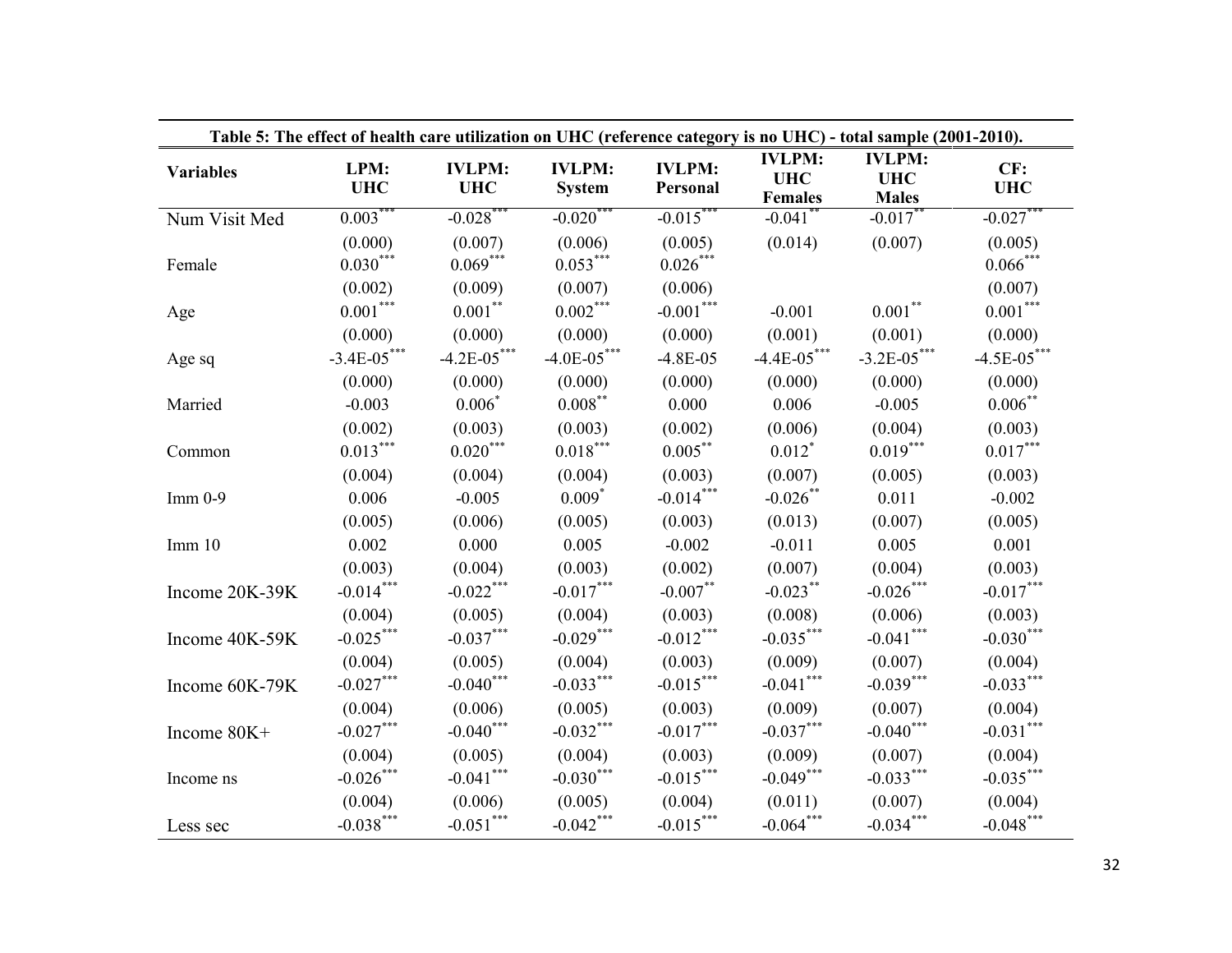|               | (0.002)              | (0.004)     | (0.003)              | (0.002)     | (0.008)                 | (0.004)             | (0.003)       |
|---------------|----------------------|-------------|----------------------|-------------|-------------------------|---------------------|---------------|
| High Schl     | $-0.029***$          | $-0.037***$ | $-0.031***$          | $-0.012***$ | $-0.045***$             | $-0.026***$         | $-0.037***$   |
|               | (0.002)              | (0.003)     | (0.003)              | (0.002)     | (0.007)                 | (0.004)             | (0.003)       |
| Some post     | 0.000                | $-0.002$    | $-0.003$             | 0.003       | $-0.005$                | $-0.002$            | $-0.004$      |
|               | (0.004)              | (0.004)     | (0.004)              | (0.003)     | (0.007)                 | (0.006)             | (0.003)       |
| Education ns  | $-0.009$             | $-0.016$    | $-0.017$ *           | $-0.002$    | $-0.014$                | $-0.008$            | $-0.016*$     |
|               | (0.009)              | (0.011)     | (0.009)              | (0.007)     | (0.021)                 | (0.014)             | (0.009)       |
| Student       | 0.006                | $-0.006$    | $-0.004$             | $-0.005$    | $-0.026*$               | $-0.006$            | $-0.006$      |
|               | (0.004)              | (0.005)     | (0.004)              | (0.003)     | (0.015)                 | (0.006)             | (0.004)       |
| Student ns    | 0.038                | $0.084**$   | 0.046                | 0.024       | $0.089*$                | 0.054               | $0.080**$     |
|               | (0.032)              | (0.039)     | (0.030)              | (0.019)     | (0.051)                 | (0.055)             | (0.030)       |
| Self employed | $0.013***$           | 0.002       | 0.000                | 0.000       | $-0.005$                | 0.004               | 0.002         |
|               | (0.003)              | (0.004)     | (0.004)              | (0.003)     | (0.009)                 | (0.005)             | (0.004)       |
| House size    | $-0.002$ **          | $-0.002$ ** | $-0.003***$          | $-0.000$    | $-0.006$ **             | $-0.000$            | $-0.002$ **   |
|               | (0.001)              | (0.001)     | (0.001)              | (0.001)     | (0.002)                 | (0.001)             | (0.001)       |
| Health exc    | $-0.108***$          | $-0.243***$ | $-0.180***$          | $-0.103***$ | $-0.338***$             | $-0.168***$         | $-0.226$ ***  |
|               | (0.004)              | (0.031)     | (0.025)              | (0.018)     | (0.070)                 | (0.028)             | (0.024)       |
| Health vgd    | $-0.081***$          | $-0.202***$ | $-0.151***$          | $-0.085***$ | $-0.283***$             | $-0.136***$         | $-0.179***$   |
|               | (0.004)              | (0.027)     | (0.022)              | (0.016)     | (0.062)                 | (0.025)             | (0.021)       |
| Health gd     | $-0.050***$          | $-0.147***$ | $-0.110***$          | $-0.062***$ | $-0.203***$             | $-0.100***$         | $-0.128***$   |
|               | (0.004)              | (0.022)     | (0.018)              | (0.013)     | (0.049)                 | (0.022)             | (0.017)       |
| Heart         | $-0.010**$           | $0.037***$  | $0.025***$           | $0.020$ **  | $0.053***$              | 0.015               | $0.046***$    |
|               | (0.004)              | (0.012)     | (0.010)              | (0.008)     | (0.021)                 | (0.012)             | (0.009)       |
| Cancer        | 0.002                | $0.088***$  | $0.065***$           | $0.041***$  | $0.122***$              | $0.056^{**}$        | $0.087***$    |
|               | (0.005)              | (0.020)     | (0.016)              | (0.013)     | (0.042)                 | (0.020)             | (0.015)       |
| Arthritis     | $0.020^\mathrm{***}$ | $0.043***$  | $0.035***$           | $0.014***$  | $0.051\overset{***}{ }$ | $0.046\sp{*}^{***}$ | $0.043***$    |
|               | (0.003)              | (0.006)     | (0.005)              | (0.004)     | (0.013)                 | (0.008)             | (0.005)       |
| Diabetes      | $-0.023***$          | $0.023***$  | $0.016*$             | $0.014$ *   | $0.038*$                | 0.002               | $0.026$ **    |
|               | (0.004)              | (0.011)     | (0.009)              | (0.008)     | (0.021)                 | (0.012)             | (0.009)       |
| Stroke        | $-0.002$             | $0.035***$  | $0.021$ <sup>*</sup> | 0.013       | 0.037                   | 0.026               | $0.045^{***}$ |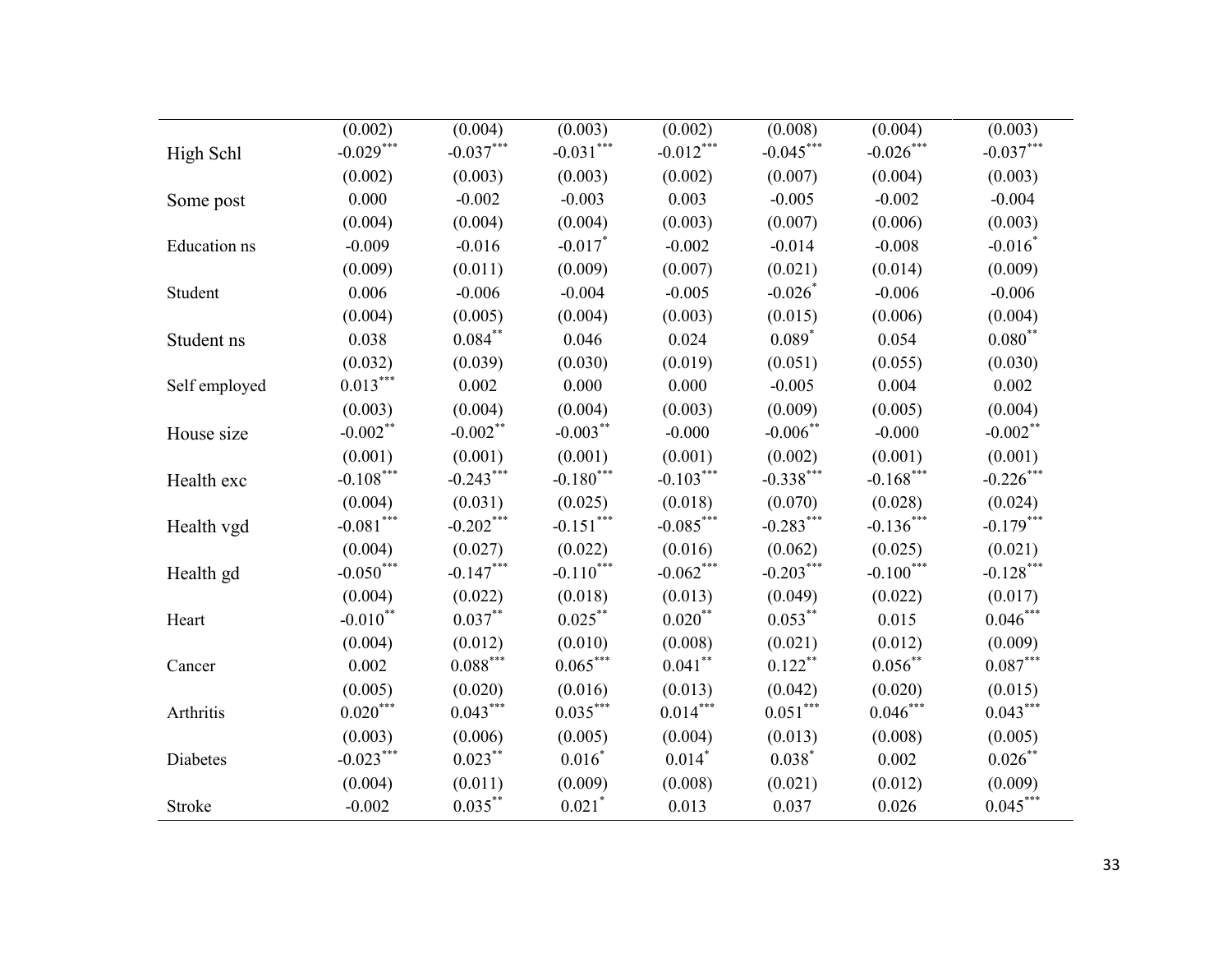|                  | (0.008)                          | (0.015)                | (0.012)                | (0.008)                | (0.024)               | (0.017)      | (0.009)            |
|------------------|----------------------------------|------------------------|------------------------|------------------------|-----------------------|--------------|--------------------|
| Injury           | $0.058^{\ast\ast\ast}$           | $0.094***$             | $0.068***$             | $0.043***$             | $0.124***$            | $0.077***$   | $0.080***$         |
|                  | (0.003)                          | (0.009)                | (0.007)                | (0.005)                | (0.021)               | (0.009)      | (0.007)            |
| Health impact    | $0.111***$                       | $0.187***$             | $0.140***$             | $0.079***$             | $0.224***$            | $0.154***$   | $0.160***$         |
|                  | (0.003)                          | (0.017)                | (0.014)                | (0.011)                | (0.037)               | (0.017)      | (0.013)            |
| Obesity          | $-0.004$                         | 0.004                  | 0.002                  | 0.003                  | 0.011                 | 0.002        | 0.004              |
|                  | (0.003)                          | (0.004)                | (0.003)                | (0.002)                | (0.008)               | (0.004)      | (0.003)            |
| Obesity na       | $-0.011$ <sup>**</sup>           | $0.024***$             | $0.021\sp{*}$          | 0.009                  | $0.049***$            | $-0.004$     | $0.026\sp{*}^{**}$ |
|                  | (0.004)                          | (0.009)                | (0.007)                | (0.006)                | (0.022)               | (0.006)      | (0.007)            |
| Obesity ns       | $-0.001$                         | $-0.009$               | $-0.011$               | $-0.006$               | $-0.012$              | $-0.015$     | $-0.007$           |
|                  | (0.007)                          | (0.010)                | (0.007)                | (0.006)                | (0.014)               | (0.014)      | (0.006)            |
| Drink regular    | $0.015***$                       | $-0.000$               | $-0.001$               | $0.005*$               | $-0.010$              | $-0.001$     | 0.001              |
|                  | (0.004)                          | (0.006)                | (0.005)                | (0.003)                | (0.011)               | (0.007)      | (0.005)            |
| Drink occasional | $0.007*$                         | $0.009*$               | 0.005                  | $0.010***$             | 0.002                 | 0.006        | $0.009***$         |
|                  | (0.004)                          | (0.005)                | (0.004)                | (0.002)                | (0.007)               | (0.007)      | (0.004)            |
| Smoke daily      | $0.020^\mathrm{***}$             | $0.022\sp{***}$        | $0.014***$             | $0.008***$             | $0.027***$            | $0.013***$   | $0.019***$         |
|                  | (0.002)                          | (0.003)                | (0.002)                | (0.001)                | (0.005)               | (0.004)      | (0.002)            |
| Smoke occasional | $0.016***$                       | $0.016***$             | $0.010***$             | $0.007***$             | $0.023***$            | $0.008*$     | $0.015***$         |
|                  | (0.003)                          | (0.004)                | (0.003)                | (0.002)                | (0.006)               | (0.004)      | (0.003)            |
| Year2003         | $-0.026***$                      | $-0.030***$            | $-0.011***$            | $-0.026***$            | $-0.034***$           | $-0.026***$  | $-0.029***$        |
|                  | (0.002)                          | (0.003)                | (0.003)                | (0.002)                | (0.005)               | (0.004)      | (0.002)            |
| Year2005         | $-0.022***$                      | $-0.032***$            | $-0.019***$            | $-0.039***$            | $-0.038***$           | $-0.026$ *** | $-0.030***$        |
|                  | (0.002)                          | (0.004)                | (0.003)                | (0.002)                | (0.007)               | (0.005)      | (0.003)            |
| Year2010         | $\textbf{-0.011}^{\ast\ast\ast}$ | $-0.023***$            | $-0.009***$            | $-0.039***$            | $-0.027***$           | $-0.023***$  | $-0.023***$        |
|                  | (0.003)                          | (0.005)                | (0.004)                | (0.003)                | (0.008)               | (0.006)      | (0.004)            |
| Urban            | $0.004*$                         | $0.015^{\ast\ast\ast}$ | $0.011^{\ast\ast\ast}$ | $0.006***$             | $0.024^{***}\,$       | $0.009***$   | $0.015^{***}$      |
|                  | (0.002)                          | (0.003)                | (0.003)                | (0.002)                | (0.007)               | (0.004)      | (0.003)            |
| $\rm BC$         | 0.001                            | $0.011***$             | $0.006*$               | $0.005***$             | $0.014$ <sup>*</sup>  | $0.009***$   | $0.010^{**}$       |
|                  | (0.003)                          | (0.004)                | (0.003)                | (0.002)                | (0.008)               | (0.004)      | (0.003)            |
| QC               | $0.024^{***}\,$                  | $-0.006$               | 0.003                  | $-0.011$ <sup>**</sup> | $-0.032$ <sup>*</sup> | $0.014*$     | $-0.005$           |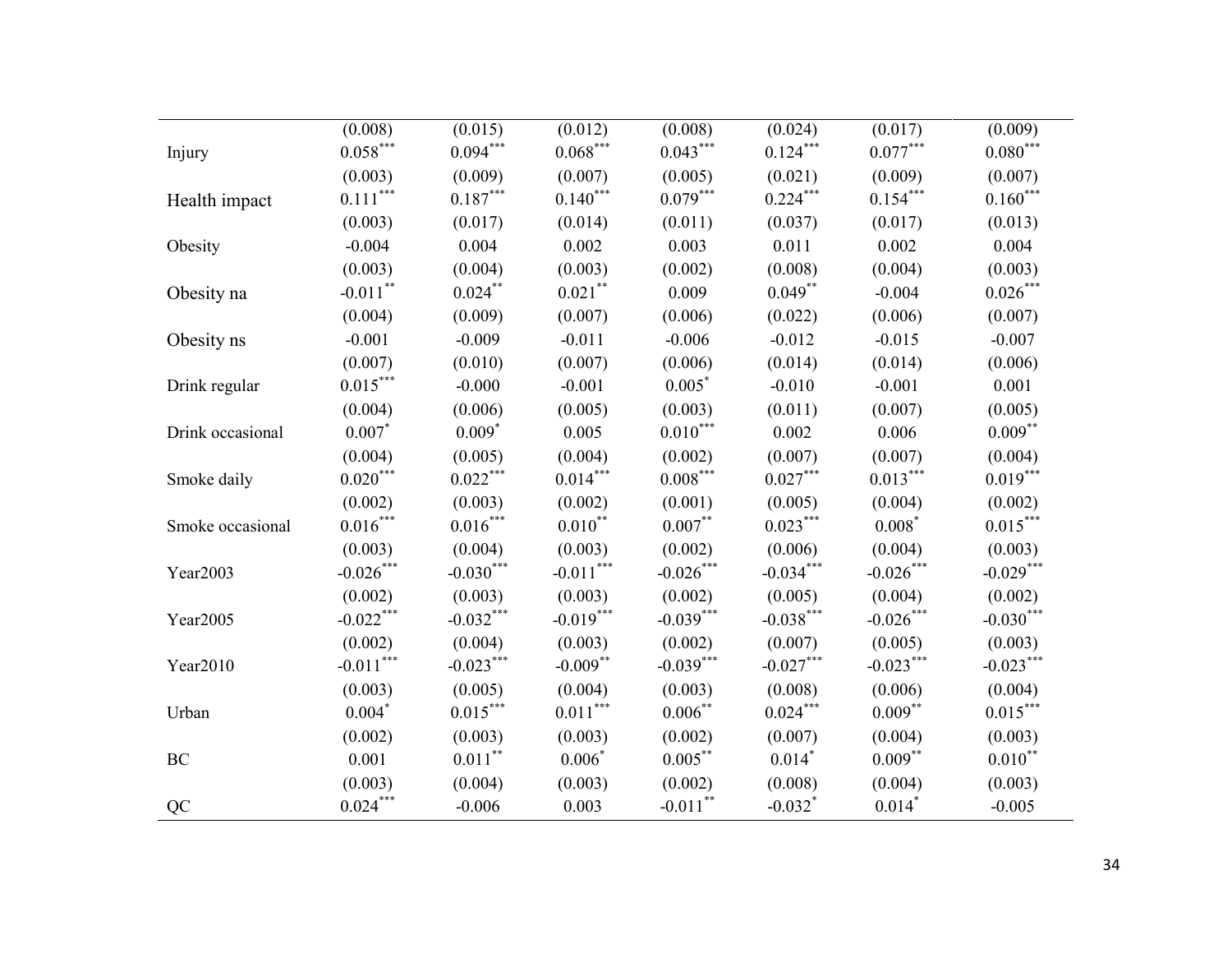|                          | (0.003)               | (0.007)    | (0.006)    | (0.005)     | (0.017)     | (0.007)    | (0.006)     |
|--------------------------|-----------------------|------------|------------|-------------|-------------|------------|-------------|
| Atlantic                 | $-0.005$ <sup>*</sup> | $-0.007**$ | $-0.003$   | $-0.004***$ | $-0.017***$ | 0.003      | $-0.006$ ** |
|                          | (0.003)               | (0.003)    | (0.003)    | (0.002)     | (0.005)     | (0.004)    | (0.003)     |
| Prairies                 | 0.001                 | $-0.003$   | $-0.003$   | $-0.001$    | $-0.001$    | $-0.003$   | $-0.002$    |
|                          | (0.003)               | (0.003)    | (0.003)    | (0.002)     | (0.005)     | (0.004)    | (0.003)     |
| Constant                 | $0.183***$            | $0.405***$ | $0.263***$ | $0.225***$  | $0.704***$  | $0.281***$ |             |
|                          | (0.011)               | (0.050)    | (0.041)    | (0.031)     | (0.157)     | (0.039)    |             |
| <b>Estimated</b>         |                       | 0.451      | 0.355      | 0.179       | 0.704       | 0.327      |             |
| Likelihood               |                       |            |            |             |             |            |             |
| $UHC=1$                  |                       |            |            |             |             |            |             |
| Observations             | 382,211               | 382,211    | 367,583    | 349,986     | 208,990     | 173,221    | 382,211     |
| Cragg-Donald             |                       | 111.995    | 121.896    | 87.722      | 33.575      | 84.492     | 111.995     |
| Wald F Statistic         |                       |            |            |             |             |            |             |
| Hansen J Statistic       |                       | 0.855      | 1.921      | 1.994       | 0.135       | 2.314      | 0.855       |
| (P-value)                |                       | (0.355)    | (0.166)    | (0.158)     | (0.714)     | (0.128)    | (0.355)     |
| Durbin-Wu-               |                       | 28.911     | 22.403     | 16.188      | 17.898      | 8.158      | 28.911      |
| Hasuman Chi <sub>2</sub> |                       | (0.000)    | (0.000)    | (0.000)     | (0.000)     | (0.004)    | (0.000)     |
| statistic                |                       |            |            |             |             |            |             |
| (P-value)                |                       |            |            |             |             |            |             |

Note: All the regressions are weighted. The weights are normalized for each cycle to add up to one to give equal weights to each survey when I pool the data. System=1 if UHC is due to system reasons, and 0 if UHC=0. Personal=1 if UHC is due to personal reasons, 0 if UHC=0. Robust standard errors in parentheses. \*\*\* p<0.01, \*\* p<0.05, \* p<0.1.